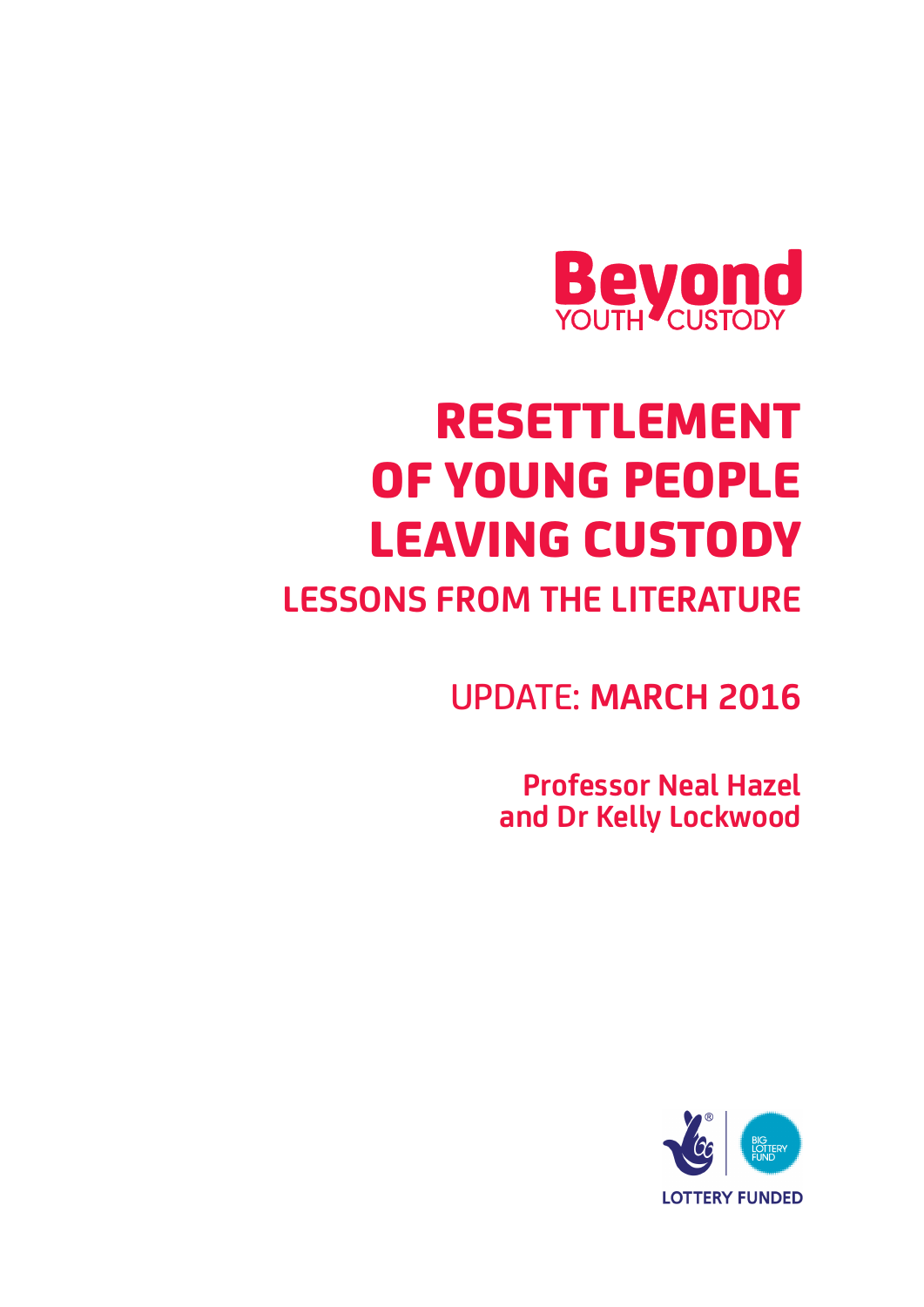2| **Lessons from the literature**

### **Contents**

| 1 | Trends in imprisonment and challenges for resettlement                                                |    |  |  |  |  |  |
|---|-------------------------------------------------------------------------------------------------------|----|--|--|--|--|--|
|   | Overall prison population 4<br>Children in custody 4<br>Diversity in the child custodial population 6 |    |  |  |  |  |  |
|   |                                                                                                       |    |  |  |  |  |  |
|   |                                                                                                       |    |  |  |  |  |  |
|   | Reconviction rates 6                                                                                  |    |  |  |  |  |  |
|   | Young adults in custody 7                                                                             |    |  |  |  |  |  |
| 2 | Developments in the custodial estate and implications for resettlement                                |    |  |  |  |  |  |
|   | Prison reform programme - and a reduction of prison population 8                                      |    |  |  |  |  |  |
|   | Changes for female prisoners 9                                                                        |    |  |  |  |  |  |
|   | Review of youth justice system - interim report 10                                                    |    |  |  |  |  |  |
|   | Medway Secure Training Centre allegations of abuse 12                                                 |    |  |  |  |  |  |
| з | <b>Research Findings</b>                                                                              |    |  |  |  |  |  |
|   | Young people's perceptions of experiences in custody 13                                               |    |  |  |  |  |  |
|   | Young women in custody 13                                                                             |    |  |  |  |  |  |
|   | Identifying and supporting traumatised young people in custody 13                                     |    |  |  |  |  |  |
|   | The parenting and custodial experiences of young offender fathers 14                                  |    |  |  |  |  |  |
|   | <b>References</b>                                                                                     | 16 |  |  |  |  |  |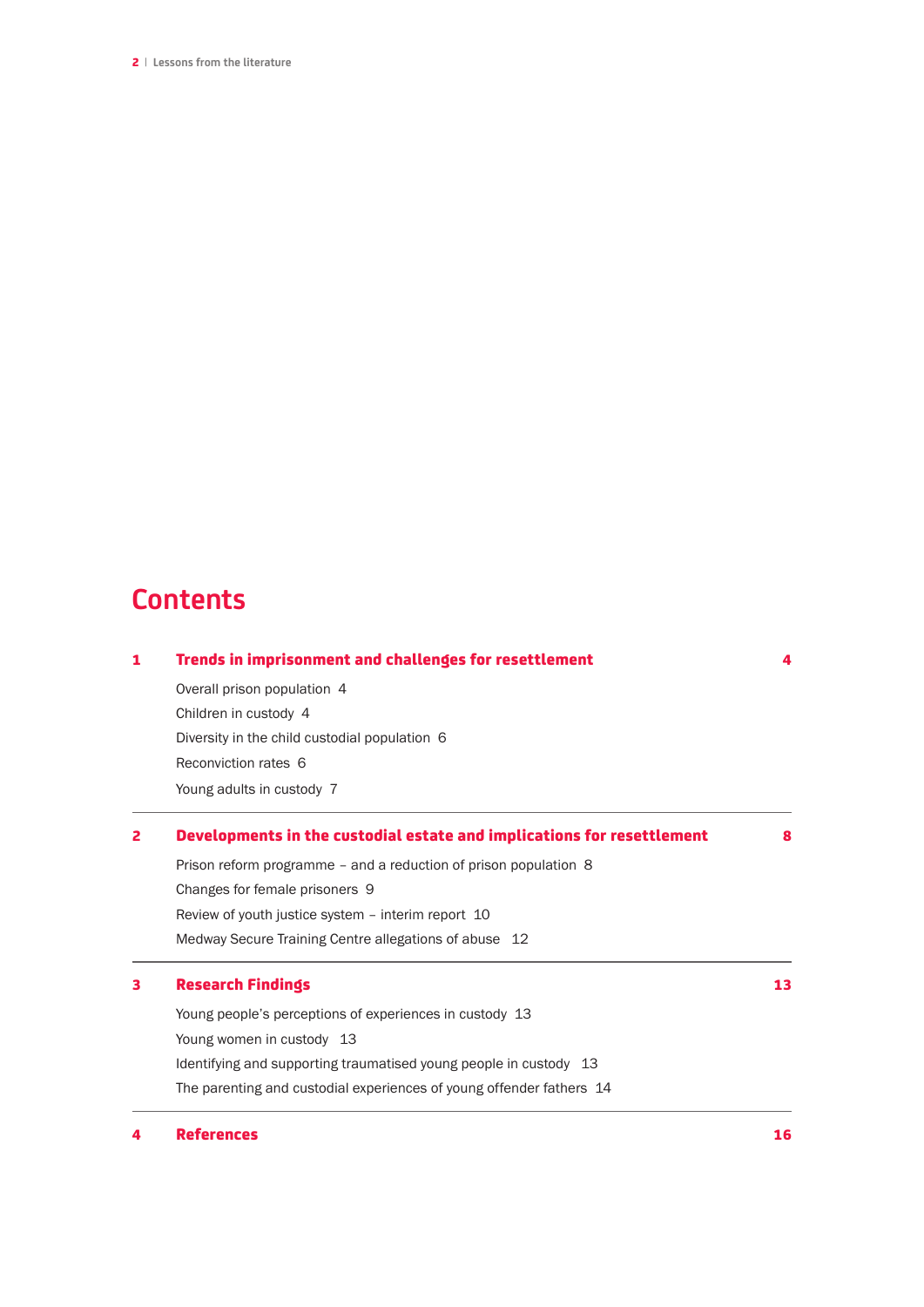3| **Lessons from the literature**

### **Introduction**

In April 2013, Beyond Youth Custody (BYC) published an extensive literature review on the resettlement (reentry) of children and young adults leaving custody (Bateman et al, 2013). As new publications are constantly added to the literature, the shape of the evidence base continues to change. Therefore, BYC is committed to publishing and disseminating regular supplements that take account of the latest developments in resettlement policy and practice, to ensure that practitioners and policy makers have access to the latest available lessons.

This review explores relevant publications that have been circulated since the most recent update was published in November 2015 (Lockwood and Hazel, 2015). It will begin by considering the trends in imprisonment and challenges for resettlement of children and young people, before going on to explore policy developments and then recent research findings. This update includes a particular focus on interim findings from the current 'Taylor review' of youth justice. There are recurring themes in this report of the implications of the reducing custodial population for children and young adults, the importance of considering diversity for resettlement, and vulnerability and trauma in custody.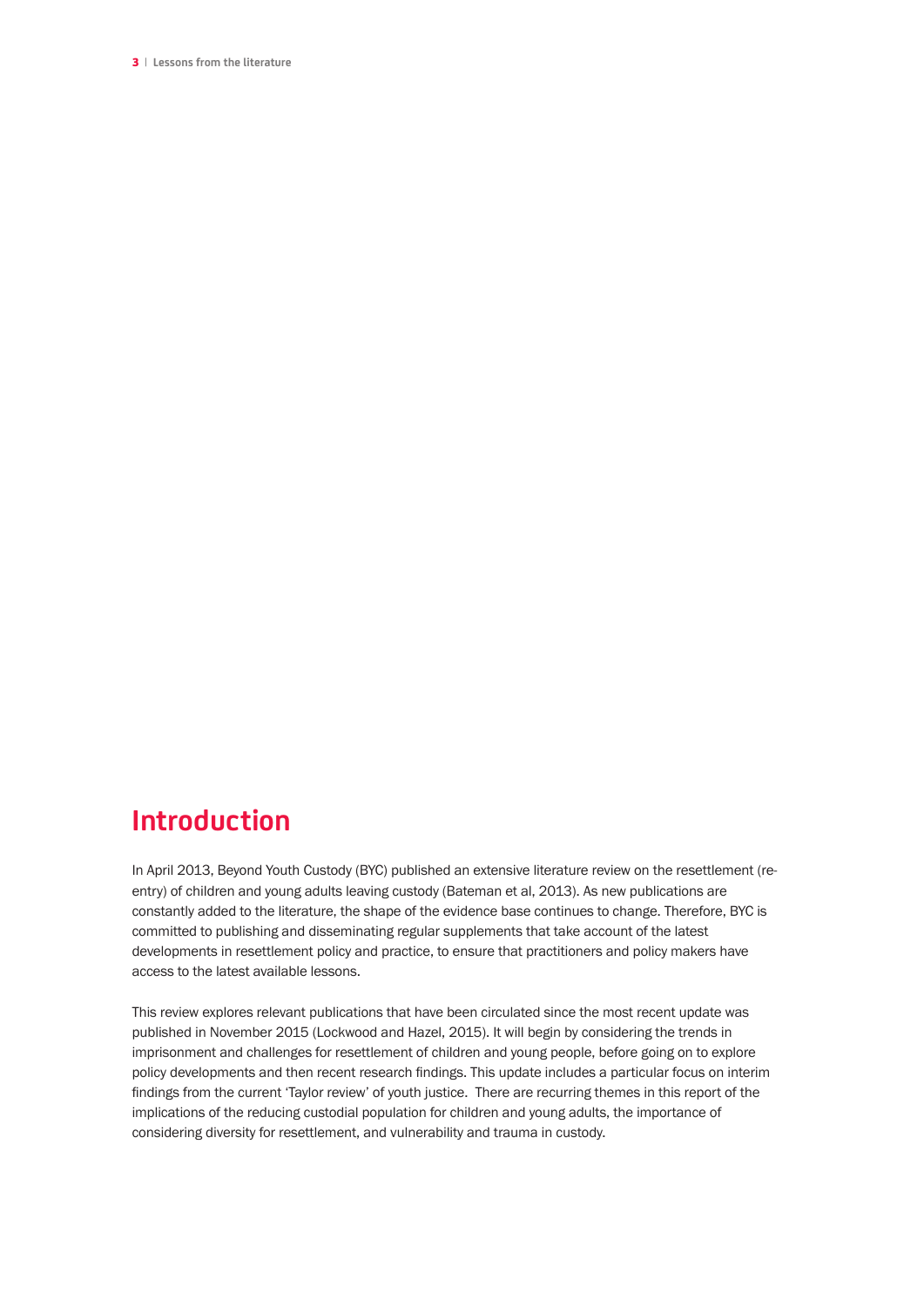### **Trends in imprisonment and challenges for resettlement**

### Overall prison population

The overall prison population in England and Wales has increased significantly over recent decades. The number of prisoners in England and Wales reached its record high of 88,179 prisoners on 2 December 2011 (Berman, 2013). Since then, the overall prison population has stabilised somewhat, just shy of that peak figure. In the equivalent week in 2015, there were 85,075 people in prisons – 3.5% fewer than four years previously (Ministry of Justice 2015).

However, when analysing prison population change across recent Septembers, our last update reported a slight increase in the past two years, and speculated whether this would be a trend moving forwards (Lockwood and Hazel, 2015). In actual fact, there are slightly fewer people in prison at the start of March 2016 than there were in December – a decrease over the three months of 116 to 84,959 (Ministry of Justice, 2016b). Nevertheless, if we allow for seasonal shifts by comparing with the equivalent week last year, we again see evidence of that slight upward trend in the prison population – up by 1% from 84,147. We will continue to monitor this trend in future updates.

We noted in the last update that, even taking into account the recent upward trend, the prison population was not increasing at the rate projected by the Ministry of Justice (2014). Indeed, the government has since revised down its projections for the increase in prison numbers moving forwards (Ministry of Justice, 2015a). It has also changed the way that the projections are presented, moving away from having three possible scenarios, all of which proved too high. There is now a single scenario, but with confidence intervals either side of 30%, 60% and 90% certainty. This "experimental measure of uncertainty" seems safer, given that after just four months of predictions, the prison population figure at the end of February (including Immigration Removal Centres) was already 547 fewer than projected (Ministry of Justice, 2016c).

### Children in custody



### Figure 1: Child custodial population – annual trends 2013-2016

Compiled from data provided in Youth Justice Board (2016)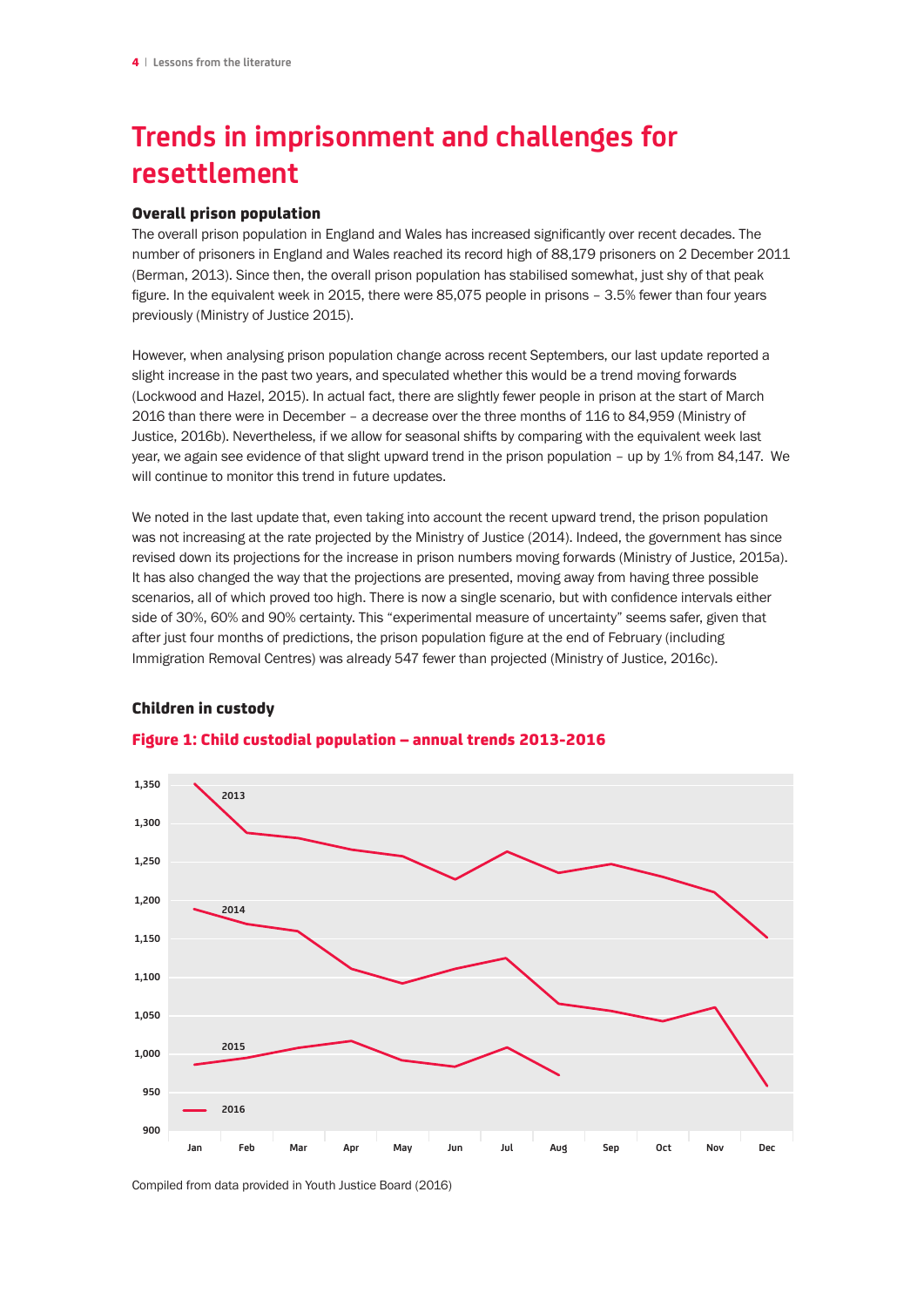Our previous updates have noted that, in recent years, trends for the numbers of children in custody in England and Wales have not mirrored those of adults. Although both age groups saw a sharp rise in the custodial population through the 1990s (Pickford and Dugmore, 2012), from 2002 the numbers of children began to decline while adults in prison continued to rise. This decrease became more rapid from 2008 onwards, with a further 20% reduction in the children's custodial population witnessed in 2014 (Bateman, 2015).

In our July 2015 update, we noted an atypical rise in the number of children in custody at the start of the year (Lockwood and Hazel, 2015a), and speculated whether this signified that the reduction of recent years was bottoming out. However, as we later noted (Lockwood and Hazel, 2015), the figures were back in line with recent seasonal trajectories by the summer, albeit starting from a higher number in custody than if the atypical rise had not taken place. As Figure 1 shows, this included a dip in numbers in early summer, the usual rise in July, and a rise in the autumn before a sharp fall in December. The decrease in December was important because, following the atypical rise at the start of the year, this was the first time all 2015 that the numbers of children in custody were lower than at the end of 2014. Indeed, the 929 children in custody in December 2015 was the lowest number since the 1990s.

It should also be noted that this year is not yet seeing a repeat of 2015's atypical rise in numbers at the start of the year. January 2016 (the most recent figures available at time of writing) saw an even lower average number of children in custody than the record low of 921 in the previous month. Although this continued fall shows that the child custodial population did not bottom out last year as feared, Figure 2 demonstrates that the reductions is slowing down proportionately as well as in raw numbers. The fall in the year to January 2016 was the smallest for the equivalent month since 2012. At 5.7%, it was only a third of the proportionate size of reduction seen in the year to 2015. As the figure shows, the speed of the reduction in child custody numbers has increased and decreased in recent years, but we should repeat our previous warning that further shifts in justice policy or sentencing policy may be needed to continue the reduction in the child custody population.



### Figure 2: Child custodial population – yearly percentage difference from previous January

Calculated from data provided in Youth Justice Board (2016)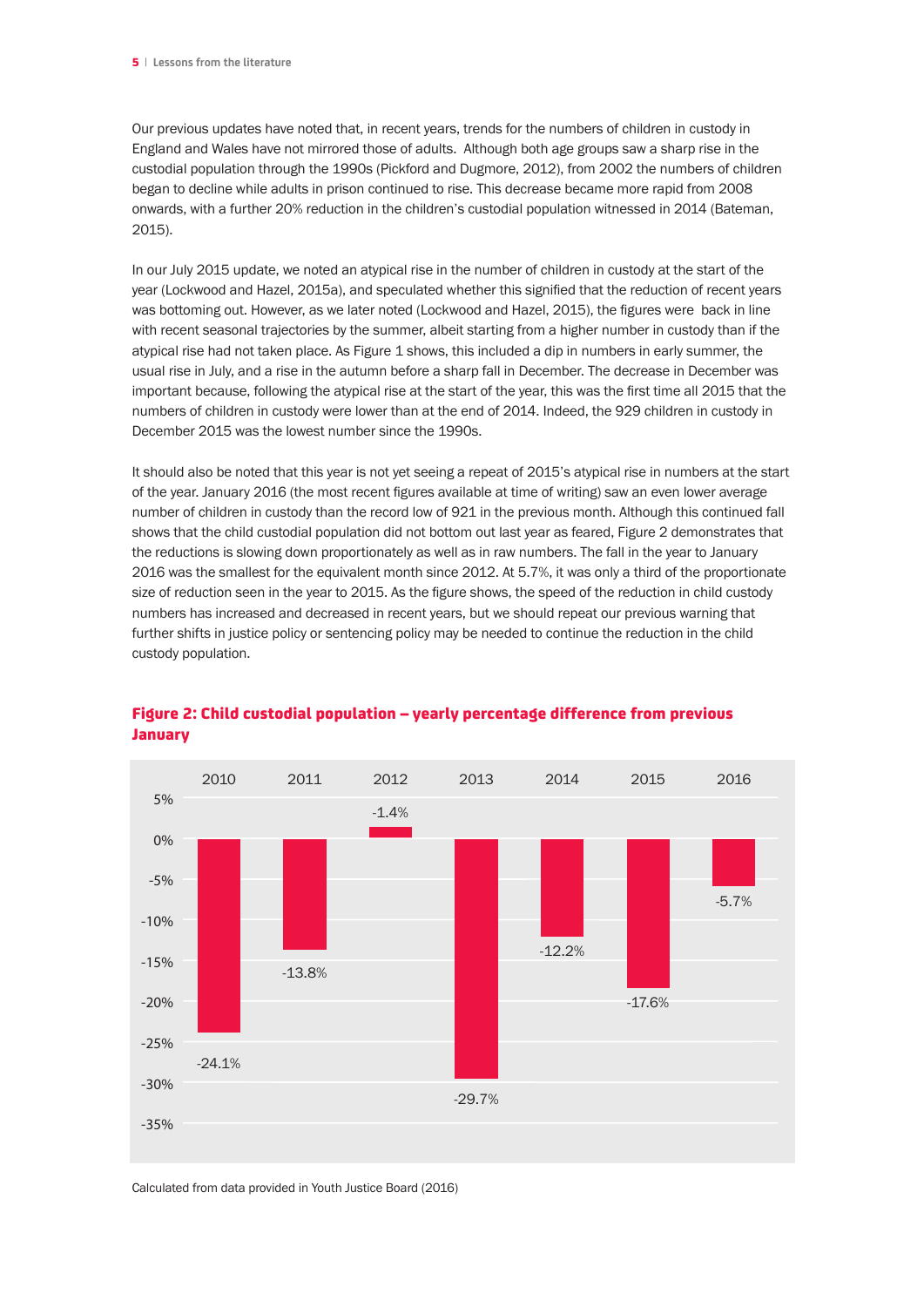### Diversity in the child custodial population

While the overall population of young people in custody continues to decrease, those who remain have more complex and diverse needs to be addressed in resettlement (Bateman and Hazel, 2014). This increase in diversity was highlighted well by an analysis of demographic figures recently released by HM Inspectorate of Prisons and Youth Justice Board from their annual survey of children in custody (Redmond, 2015). Table 1 below compares the figures released for diversity self-reported by boys in Young Offender Institutions (YOIs) over time.

| <b>Demographic characteristic</b> | 2001-2003                | 2010-2011 | 2014-2015 |
|-----------------------------------|--------------------------|-----------|-----------|
| <b>BME</b>                        | 23%                      | 39%       | 42%       |
| <b>Disability</b>                 | $\qquad \qquad$          | 9%        | 18%       |
| <b>Muslim</b>                     | $\overline{\phantom{a}}$ | 16%       | 21%       |
| <b>Gypsy, Romany or Traveller</b> | $\qquad \qquad$          | 5%        | 8%        |

### Table 1: Diversity of children in YOIs, comparison of HMIP survey cohorts

Compiled from HMI Prisons (2015)

As the HMIP report notes, these figures show some considerable changes in the profile of boys held in YOIs, suggesting increased diversity in the custodial population. The only demographic figure available for comparison from at the height of the custodial population in the early 2000s was the percentage of boys identifying as from a Black and Minority Ethnic Background, which has almost doubled from 23% to 42% in the latest survey. In the four years from 2010/11 to 2014/15, the demographics have seen a doubling of boys identifying as having a disability (from 9% to 18%). The proportion of boys identifying as Muslim and those from a Gypsy, Romany or Traveller background has also increased.

The increased diversity of the custodial population demonstrates the need for resettlement planning to be customised in order to reflect the individual needs of the young person. This issue of diversity was noted by a recent Beyond Youth Custody report (Wright et al, 2015) as crucial to resettlement services for several reasons, including:

- Tailoring resettlement interventions to young people's diverse identities is key to effective engagement, which is necessary for achieving positive outcomes.
- Adequately assessing and understanding the diverse needs of individuals is essential to engaging them effectively in their resettlement plan.
- The Equality Act 2010 introduced the Public Sector Equality Duty which requires all organisations delivering public services to have due regard to the need to eliminate discrimination; advance equality of opportunity; and foster good relations between different people.

The report concluded that more needs to be done to acknowledge diversity as a factor in resettlement, and that improvements in monitoring are needed in order to fully understand and address differential treatments. It called on practitioners to "develop truly tailored interventions that address all aspects of their diverse identities" (Wright et al, 2015:7).

### Reconviction rates

The proven reoffending rate for children released from custody has continued to fall slightly, year on year. Figures recently released by the Ministry of Justice showed that the 67.1% of under-18s released from custody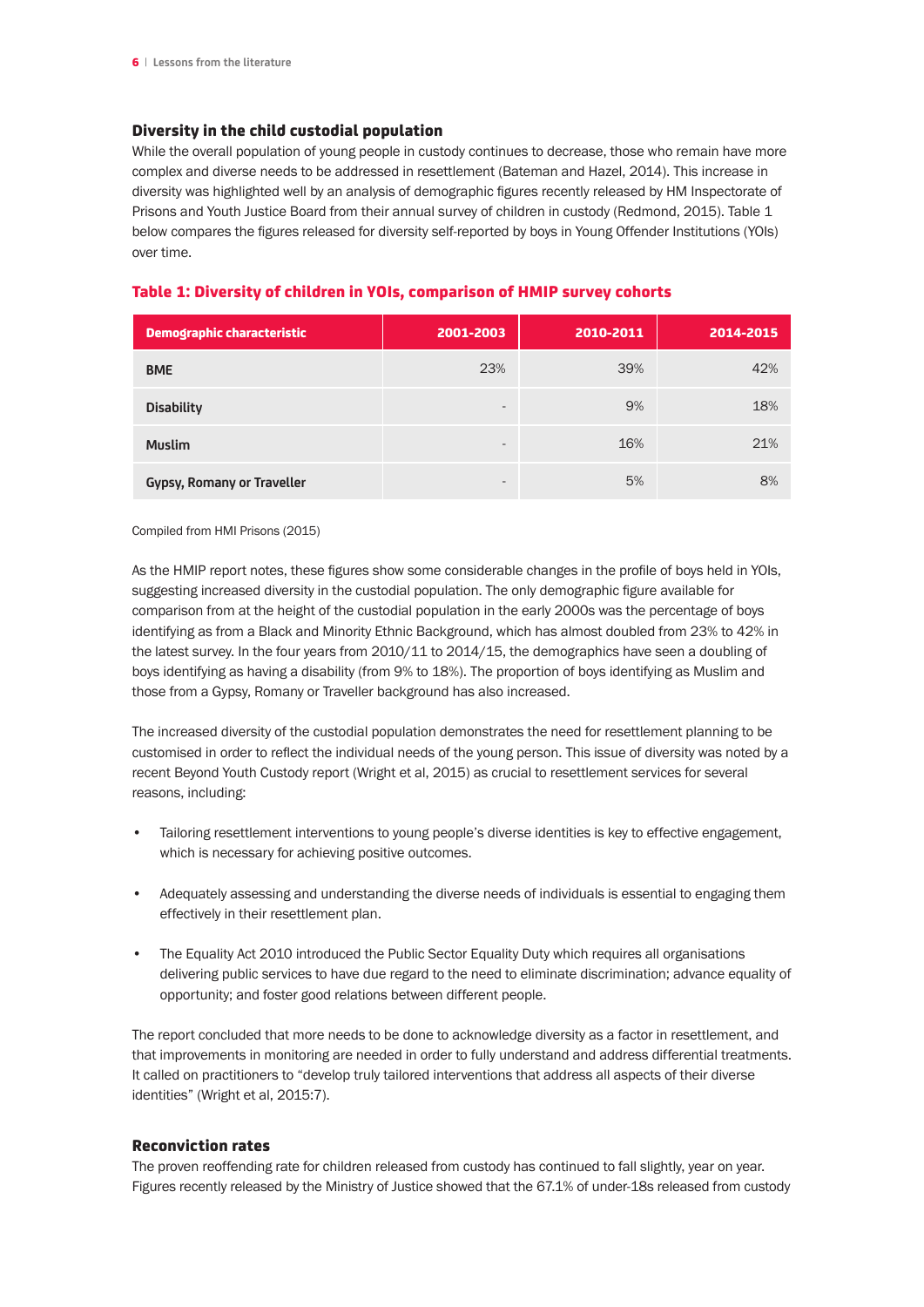between April 2013 and April 2014 were reconvicted for an offence within a year (Ministry of Justice, 2016d). As figure 3 shows, that figure is a decrease of 0.8% from the 2012-13 cohort and a fall of 7.8% since 2003.



**Figure 3: The trend in proven reoffending rate for children leaving custody (2002 to 2013-14)**

Compiled from Ministry of Justice (2016d) proven reoffending tables

This decrease comes despite the increase in diversity and complex cases noted above. It contrasts with the rise of 1.9% over the same period in the reoffending rate of young people who had served a sentence of any type of disposal (to 38% in 2013/14).

### Young adults in custody

The young adult prison population for England and Wales (18-24 year olds) has also fallen, although the reduction had been more modest in comparison to children (Bateman and Hazel, 2014), until 2010 when a more pronounced decline began (Bateman, 2015). From 2010 to 2014 there was a more significant decline of more than a third in the young adult population, and that trend has continued. In fact, the rate of reduction in the adult population is now increasing; during 2015, the young adult population fell by 7.6%, compared with a 6.14% reduction in 2014. Indeed, the last quarter of 2015 saw the young adult custodial population fall below 16,000 for the first time in recent years.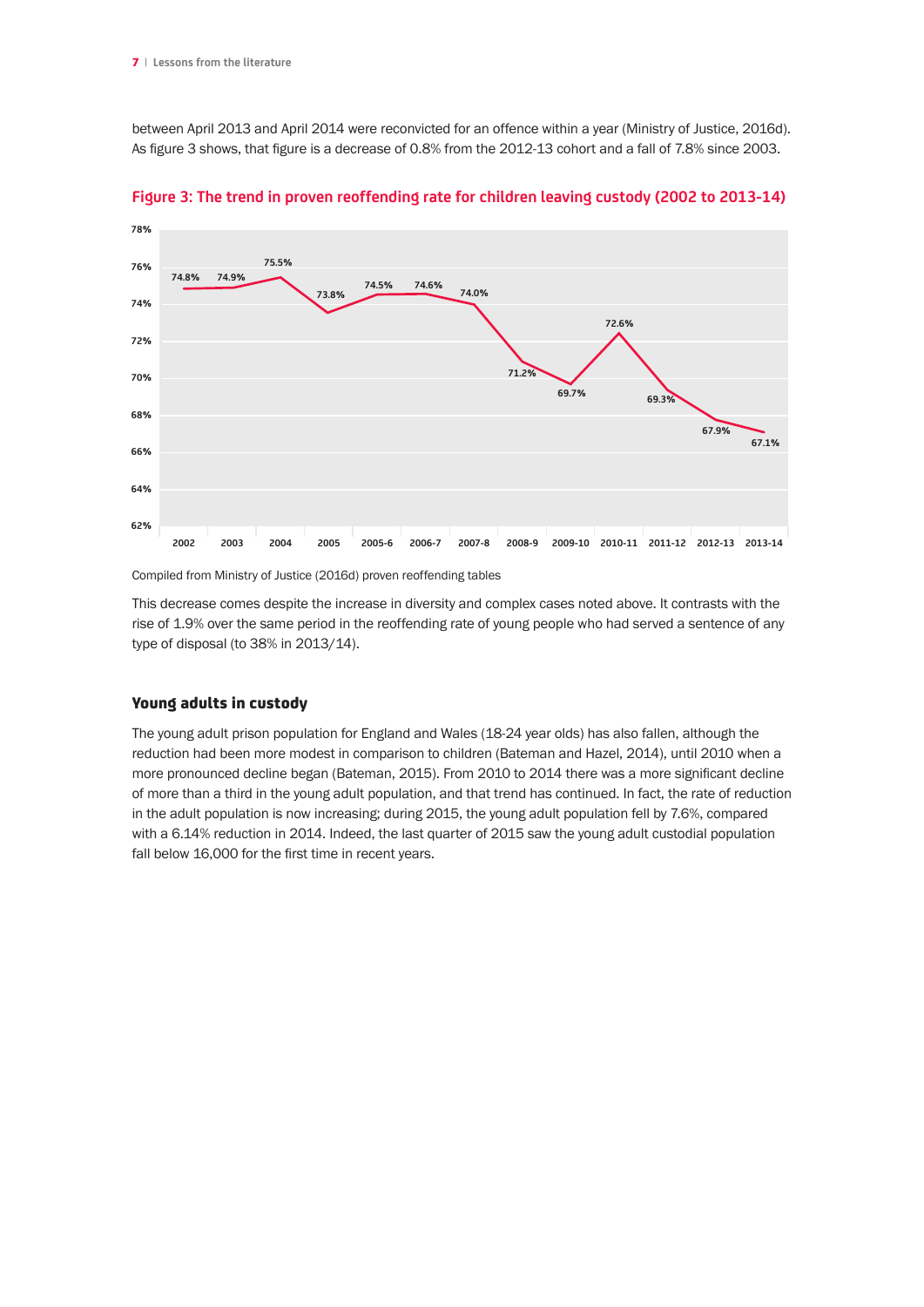|                     | <b>Dec 13</b> | <b>Mar 14</b> | <b>Jun 14</b> | <b>Sep 14</b> | <b>Dec 14</b> | <b>Mar 15</b> | Jun15  | <b>Sep 15</b> | <b>Dec 15</b> |
|---------------------|---------------|---------------|---------------|---------------|---------------|---------------|--------|---------------|---------------|
| 18-20 years         |               |               |               |               |               |               |        |               |               |
| <b>Males</b>        | 5,727         | 5,759         | 5,533         | 5,306         | 5,030         | 4,993         | 4,879  | 4,693         | 4,574         |
| <b>Females</b>      | 188           | 180           | 168           | 167           | 172           | 177           | 171    | 147           | 133           |
| <b>Total</b>        | 5,915         | 5,939         | 5,701         | 5,473         | 5,202         | 5,170         | 5,050  | 4,840         | 4,707         |
| 21-24 years         |               |               |               |               |               |               |        |               |               |
| <b>Males</b>        | 12,014        | 12,136        | 12,021        | 12,037        | 11,614        | 11,601        | 11,573 | 11,312        | 10,863        |
| <b>Females</b>      | 420           | 459           | 452           | 435           | 406           | 406           | 366    | 374           | 347           |
| <b>Total</b>        | 12,434        | 12,595        | 12,473        | 12,472        | 12,020        | 12,007        | 11,939 | 11,686        | 11,210        |
| <b>Young Adults</b> |               |               |               |               |               |               |        |               |               |
| <b>Total</b>        | 18,349        | 18,534        | 18,174        | 17,510        | 17,222        | 17,177        | 16,989 | 16,526        | 15,917        |

### **Table 2: Young adult custody by age – December 2013-December 2015 (end of each month)**

Compiled from Ministry of Justice (2013: Table 1.8); Ministry of Justice (2014a: Table 1.3), Ministry of Justice (2015d: Table 1.3) and Ministry of Justice (2016f: Table 1.3)

We have reported in previous updates that the reduction in the prison population has been much greater for 18-20 year olds than for 21-24 year olds (e.g. Lockwood and Hazel, 2015a). That continued to be the case across 2015, although the difference was less marked than previously. The numbers of 18-20 year olds fell by 9.5% (12.1% in 2014) whereas the numbers of 21-25 year olds fell by 6.7% during 2015 (3.32% in 2014).

We noted previously that the rate of reduction of the 18-20 age group was higher than the under 18s, and highlighted the theory that we are seeing the trends for reductions in child custody, and diversion from criminal prosecution that has fueled that, filtering through to this age group (Lockwood and Hazel, 2015). The December 2015 figures show that the 21-24 year old age category is now also falling at a greater rate than under 18s, suggesting that the benefits of diversion at a younger age are even filtering to the higher age category of young adults. As we warned above in relation to the reductions in the child custody population, fewer young adults in custody will also mean a concentration of those with more complex problems and embedded offending behaviour for practitioners to tackle in order to achieve sustainable resettlement.

### **Developments in the custodial estate and implications for resettlement**

#### Prison reform programme – and a reduction of prison population?

The current Secretary of State for Justice, Michael Gove, stated at the end of 2015 that he would like to see the overall prison population fall over time, which commentators took as a clear change in policy direction from previous incumbents (BBC Online, 2015). He told a Howard League for Penal Reform conference that he wanted to do this through "effective rehabilitation", although this did not explicitly refer to an emphasis on reduced reoffending through improved resettlement. Central to government plans for effective rehabilitation is its recently announced 'prison building revolution' which focuses on replacing several Victorian-built inner-city prisons with nine new prisons elsewhere with "new facilities fit for the modern world… which allows prisoners to be rehabilitated, so they turn away from crime" (Ministry of Justice, 2015c). The plan reflects proposals previously made by think tank, Policy Exchange (Lockyer, 2013) for "swapping old for new" to build large Hub Prisons containing up to 3,000 inmates, each based on the premise that "the key determinant of the decency, safety and effectiveness of a prison is not its size, but its age" (Lockyer, 2013:6).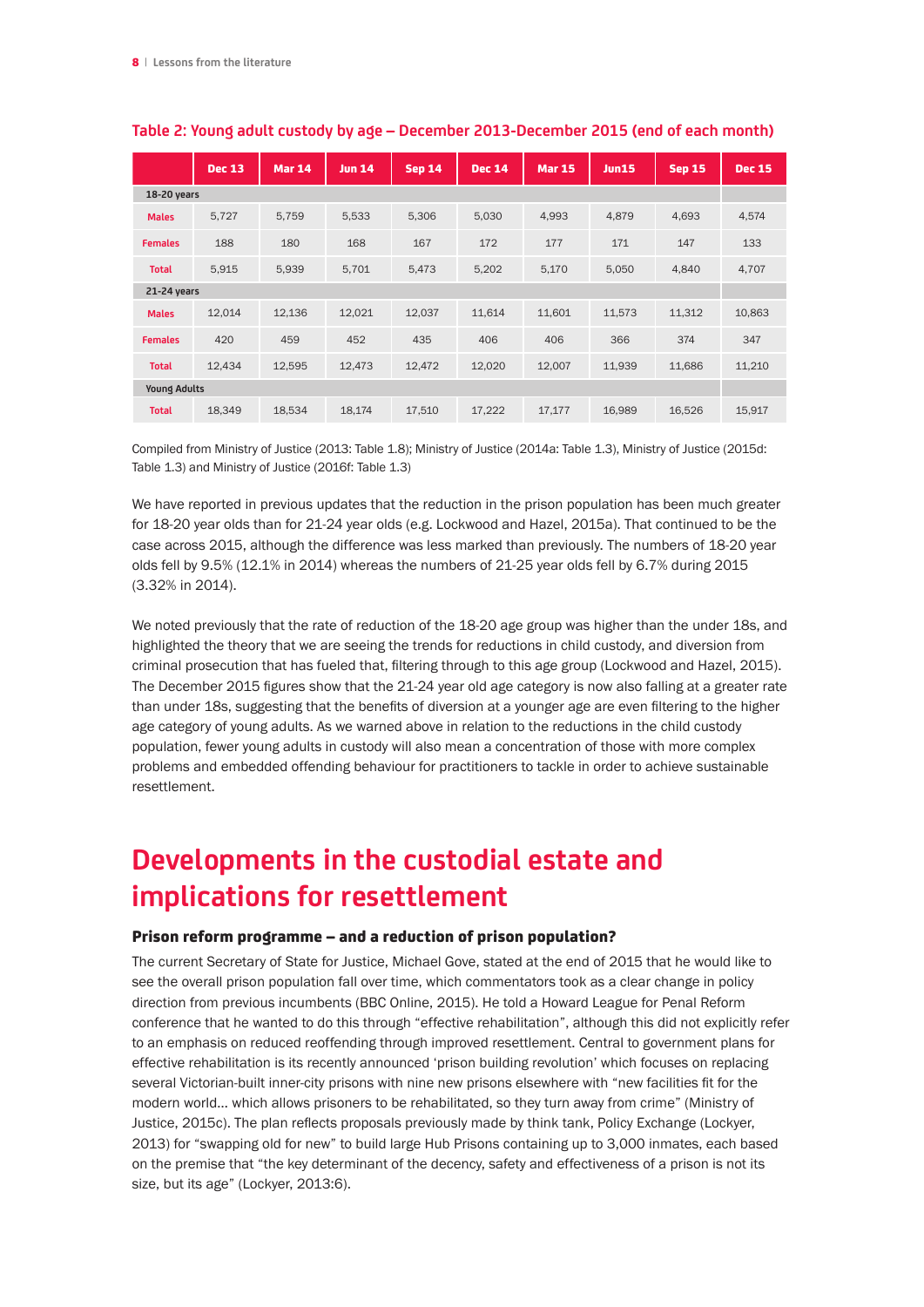The BBC reported that ministers were also looking at lowering the prison population by finding ways to reduce the numbers recalled to prison for breaching the terms of their licence, although this would seem difficult given the expanded licence supervision under the Offender Rehabilitation Act 2014. At 31 December 2015, there were 455 prisoners in custody directly as a result of the Act, which accounted for 7% of those currently in prison for breaching the terms of their licence (Ministry of Justice, 2016e). Similarly, previous research has highlighted the risks of increased breaching (but reduced offending) if any increased supervision and resettlement support includes compulsory participation as part of licence requirements (Hazel et al 2012). In fact, in the most recent quarter (July to September 2015) for which data is available, there was an increase in the numbers recalled for breaching their licence of 28% compared to the same period in the previous year (Ministry of Justice, 2016e).

However, a more recent interview with the Secretary of State suggested to commentators that reduced prison numbers had ceased to be central to his ideas of penal reform. He is reported to have stated that there is no need to "manage down the prison population" by shaping sentencing policy or to introduce an "artificial target", and that to do so would have a harmful effect on the criminal justice system (Gentleman, 2016). He continued his emphasis on increasing activities that he sees as central to rehabilitation, including the amount of time that prisoners spend out of their cells working and learning. However, this was not framed in terms of linking with activities or opportunities after release, as principles of effective resettlement would suggest (Goodfellow et al, 2015).

### Changes for female prisoners

An early announcement of changes in his prison reform programme was the planned closure of Holloway prison for female offenders (Ministry of Justice, 2015c). The Secretary of State announced in November 2015 that remand prisoners will be held in HMP Bronzefield, and sentenced prisoners will be held in refurbished facilities opened as a women's prison in HMP Downview later this year. Interestingly, his written statement recognises the vulnerability of many women in prison, well established in research (Bateman and Hazel, 2014). His subsequent media interview expanded on this theme, arguing that the "current model that we have for dealing with female offenders is deeply flawed" and indicating that a "more appropriate and sympathetic way of dealing with people, many of whom have tragic lives" is needed (Gentleman, 2016).

But what does a more "appropriate and sympathetic" way look like? The emphasis given by the minister was on strengthening relationships, to "build self-confidence and build a sense of opportunity and possibility in [prisoners'] lives". This emphasis is encouraging because it reflects the critical focus on resettlement necessary for gender-responsive resettlement of girls and young women – identified as a 'gender prism' of vulnerabilities, relationships and empowerment (Bateman and Hazel, 2014). In addition, "a sense of opportunity and possibility" is in line with the shift in personal narrative recognised as fundamental to sustainable resettlement (Godfellow et al, 2015).

However, there are concerns as to whether the closure of Holloway will actually help women to strengthen empowering relationships. Although the Secretary of State argued that the new prisons will provide better settings for family visits and have good transport links to London, where a large proportion of the women will have come from, this has been questioned by the Leader of the Opposition. Jeremy Corbyn argued that both the new prisons are "not easy to access by friends and families, especially those with children", and called for a new prison on the existing site in London (Morris, 2015).

The two sides are right to stress the importance of maintaining family relationships while in custody which, for both genders, is linked to increased wellbeing, better behaviour in prisons (Barefoot Research, 2015) and lower recidivism (Ladlow and Neale, 2016; May, Sharma and Stewart, 2008). New practitioner guidance from BYC will stress the importance of service providers assisting families in reaching institutional meetings, and urges institutions to supplement meetings with video conferencing (Hazel et al, In Press).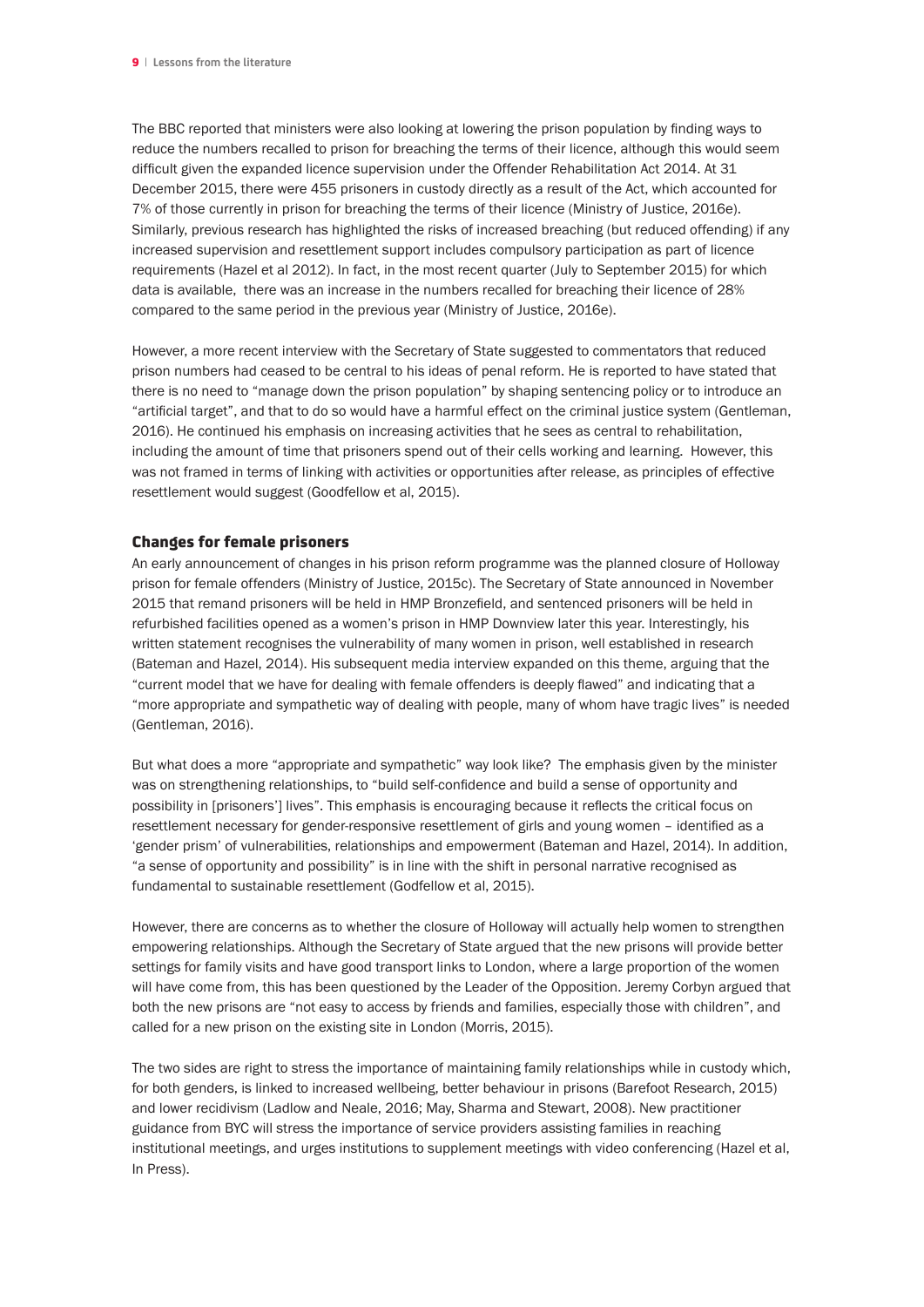### Review of youth justice system – interim report

As noted in our October update, the Secretary of State for Justice has asked Charlie Taylor, former Chief Executive of the National College of Teaching and Leadership, to conduct a review of the youth justice system. He has been asked to consider whether current arrangements in the system are fit for purpose to prevent youth crime and rehabilitate offenders. The review published its interim report of emerging findings on 9 February and is divided into five parts, all of which have some implication for resettlement of children (Taylor, 2016).

The introduction to the review raises questions about whether the current youth justice system, which was created at a time of high numbers, is still appropriate with fewer, and more complex children. It notes that reoffending rates have risen; this is indeed the case, rising from 33.4% reoffending within a year of conviction/release in 2002 on a fairly steady trajectory to 38% in 2013/14 (Ministry of Justice, 2016d). However, it should be noted that this is an incorrect starting assumption when looking at youth custody, which is a major focus for this review. As shown above, the reoffending rate among children released from custody has fallen alongside the reduction in custodial population.

The introduction also states two key principles that have informed the review thus far:

- Children are treated differently to adults, and the aims of community reparation and protection must make room for helping children overcome their difficulties.
- Education must be central to an effective youth justice system. Children in trouble with the law must be given "the skills, qualifications and aptitudes to lead successful, law-abiding lives".

The first principle has been widely welcomed as likely to lead to a 'child focused' approach. It is interesting that the emphasis in these principles moves slightly away from New Labour's Crime and Disorder Act (2008) – which states that the primary aim of the youth justice system is 'preventing offending' – towards focusing on the best interests of the child and their future. This is the most common approach in other youth justice systems around the world (Hazel, 2008). It does, however, still cede somewhat to the 'risk agenda' that has dominated the past two decades of youth justice in England and Wales with the nod to protecting communities.

The second principle, which focuses on education, is no surprise given the background of both Michael Gove and Charlie Taylor. It is also very much in line with developing government policy in this area as explored in our last update (Lockwood and Hazel, 2015). However, the argument given to support the principle – that falls in youth offending have coincided with improvements in educational indicators – may appear somewhat spurious without providing evidence of a causal relationship. It is certainly the case, however, that education and training have been shown to be important to resettlement outcomes (Little, 2015; Bateman et al, 2014) although research suggests that this must be seen as part of a wider shift package of support that shifts a young person's personal narrative (Goodfellow et al, 2015).

### Youth custody

The second part of the review makes it clear that "fundamental change to the current youth custody system is needed" (Taylor, 2016:4). Again, the focus is that "ensuring children are in full-time education or employment can be one of the most effective ways to prevent crime" (p.4), which is true, but the resettlement research has shown that this is only one important constituent in preparation for release. Two sentences in the report read:

"If we have created disincentives for young people to learn in custody, it is clear that what is best for children has at times become secondary to containment, the management of risk and establishing uniform processes. Rather than preparing children for life on the outside, too often these establishments seem to be teaching children how to survive in prison." (2016:5)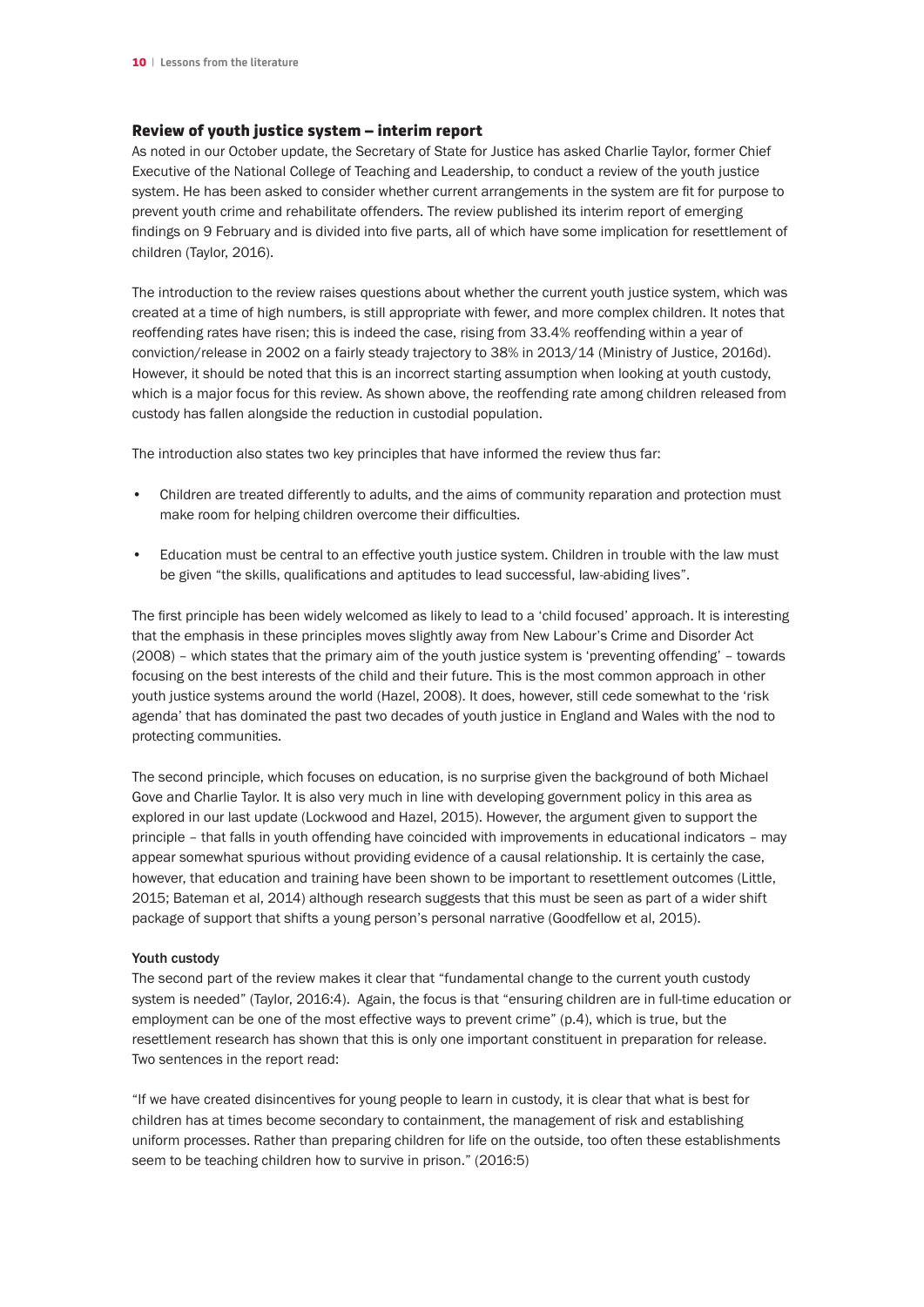Although this does again primarily restrict interest to improving learning, it echoes a major theme in Beyond Youth Custody research and inspection findings (HMI Probation, 2015), that in order to achieve more effective resettlement it will be important for custodial institutions need to shift from a primary focus on managed containment and detention to preparation for release.

The review suggests imagining "radically different" youth custody by looking towards alternative provision schools, which tend to specialise in supporting children with behavioural difficulties. As such, it calls on reconceiving youth prisons as "secure alternative provision schools" (Taylor, 2016:6), rather than prisons with some education imported. If we look at the history of child custody, such a proposal is not surprising. An emphasis on trying to replicate school provision is a recurring theme in welcome attempts to focus on the welfare of the child (e.g. remodeling of borstals in the 1920s, Approved Schools in the 1930s) (Hagell and Hazel, 2001; Bateman and Hazel, 2014b).

It is more radical, however, that the report suggests that some children may attend education and training back in their communities and have a much more open regime. This could certainly help resettlement by reducing the isolation in custody, help maintain or establish provision in the community earlier, start the engagement process with community services, and smooth the transition back to the community. As with release on temporary licence, it could help address the debilitating disorientation that some young people feel after institutionalisation (Hazel and Bateman, 2014). Essentially, the more open the regime and less restrictive the custody, the easier it would be to prepare for, or actually begin, release. The implication of a larger number of smaller units would also mean that they could be closer to the child's home, which would counter the increasing distances that has been well recorded as causing difficulties for resettlement (e.g. Bateman and Hazel, 2013). As such, the concept holds promise to help resettlement in a several ways.

#### Integrated services

The third part of the review emphasises the need for a "carefully considered and co-ordinated response from a number of partners, making the link between YOTs, children's, health and education services all the more critical if the root causes of offending are to be addressed" (Taylor, 2016:7). Again, this emphasis on coordinated partnership across sectors reflects one of the key characteristics of effective resettlement found in research (Hazel et al, 2010; Hazel and Liddle, 2012; Goodfellow et al, 2015). Indeed, the intention of more wraparound services was central to the concept of the multi-agency YOT system, but after research indicated that YOTs needed to look to other statutory and non-statutory agencies to deliver resettlement support, such coordinated partnership was a key aim of the Youth Justice Board's resettlement consortia (Hazel et al, 2013).

It is noted in the review that different authority areas have tried different models for improving this integration, including integration into wider youth services and merging YOTs to increase efficiencies in the wake of smaller caseloads. The fourth part of the review builds on this localism by calling for a youth justice system more devolved from central government, both in terms of responsibility and funding, in order to aid local integration. The review is clear that this would mean a "much reduced role for the centre" (Taylor, 2016:9), with the use of the word "centre" rather than "government" with likely implications for the Youth Justice Board. The central government role would be setting standards and accountability, and coordinating national custodial capacity.

#### Responding to children who break the law

The final section of the interim report moves away from concentrating on system organisation and focuses on interventions. It correctly recognises that research shows that contact with the youth justice system makes "some" children more likely to reoffend, firmly supports the idea of diversion from the youth justice system, and welcomes the continuing fall in first-time entrants to the youth justice system. As was noted earlier in this update, this approach has implications for further along the justice path, not only for custody and resettlement of children caught in the system, but also for young adults. The review promises to explore further opportunities for diversion.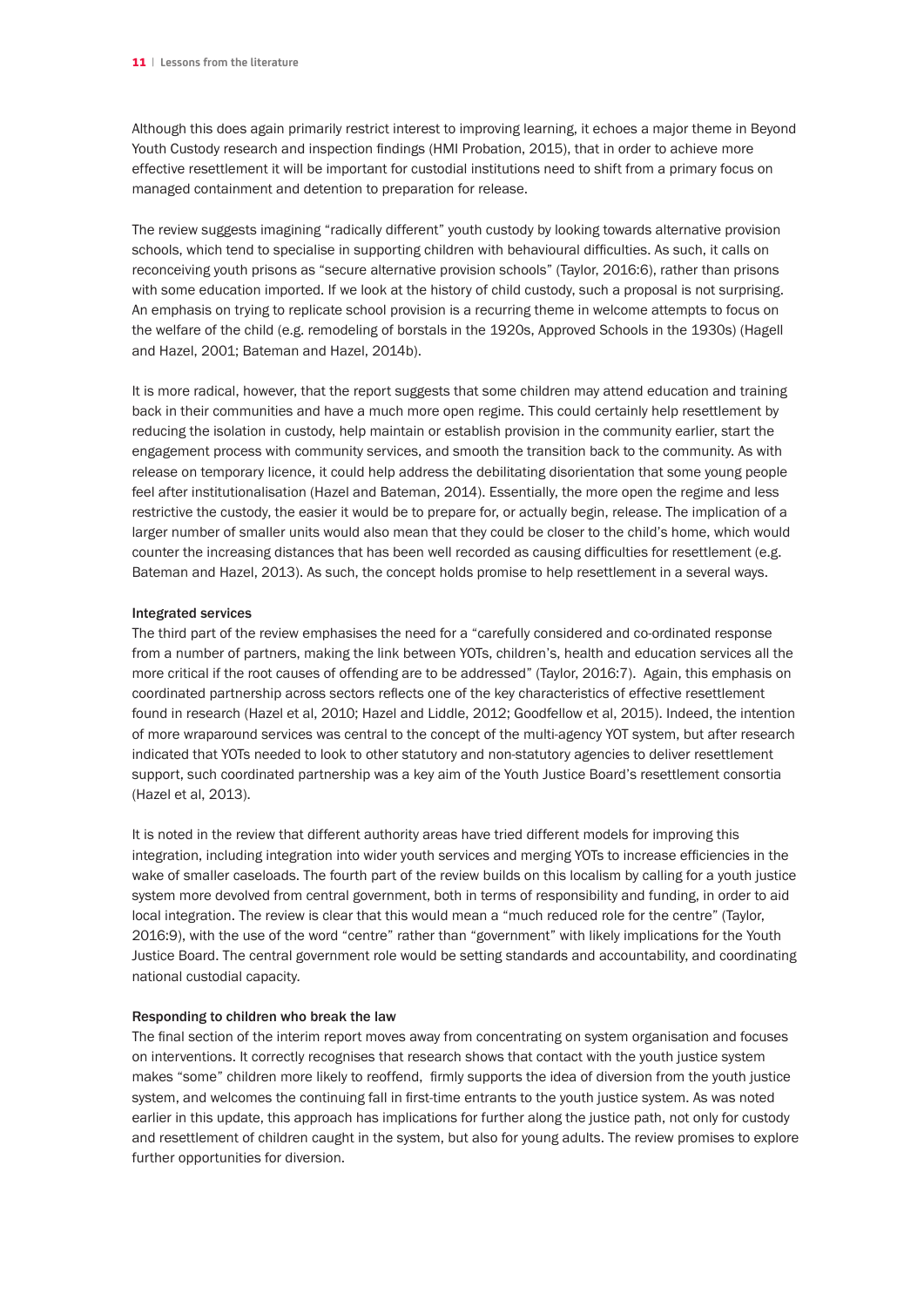Particular attention is drawn to the issue of children staying overnight in police cells, with a stated ambition by the review for as short a period in the police station as possible, with proper account taken of vulnerability. Practically, this involves the review looking further at how to reduce the process time in stations, challenging inappropriate use of detention for vulnerable children in need of other services, better safeguards while in custody and local authority support for children refused bail.

Finally, the interim report suggested that the review would be looking further at diversity in the youth justice system, and in particular the overrepresentation of those from black and ethnic groups, and looked after children. This update has previously highlighted the increasing diversity in the child custodial population in particular, and its implications for resettlement.

The final report is due for publication in July 2016 and will be reviewed in relation to implications for custody and resettlement in a future literature review update.

#### Medway Secure Training Centre allegations of abuse

Our previous update noted the controversy surrounding the decision to award the contract to run Medway Secure Training Centre (STC) to G4S (Lockwood and Hazel, 2015). The award was made despite the firm having lost the contract to run Rainsbrook STC, a few months after the publication of a critical inspection report into that STC, which suggested that staff conduct resulted in young people being caused distress and humiliation (Ofsted, 2015). We contrasted this with the fact that they had recently been praised for good practice in resettlement (HM Inspectorate of Probation, 2015).

In January 2016, the issue escalated when the BBC ran an edition of Panorama – using an undercover reporter – alleged abuse and mistreatment of children, and collusion by staff inside Medway STC. The programme presented children distressed and humiliated, following apparently inappropriate physical force and restraint. Since the programme aired several developments have taken place, including police arrests, government announcement of an "independent improvement board" to examine Medway further following a critical HMI Prisons and Ofsted report (Ministry of Justice, 2016g) and G4S announcing that it has started a process to sell its business that runs Secure Training Centres (G4S, 2016).

Problems with ensuring appropriate control and restraint procedures have been a recurring issue reported in research and inspections at Medway and, historically, other custodial institutions holding children (Hagell and Hazel, 2001). Breaches of control and restraint procedures by staff at Medway were raised by a Social Services Inspectorate Team as long ago as its first year of opening in 1998. The Home Office evaluation of Medway noted that staff felt that permitted restraint techniques were not "heavy" enough and revealed allegations from children of abuse during restraints (Hagell et al, 2000).

Beyond Youth Custody publications have highlighted that traumatic experiences are very common in the backgrounds of young offenders and the need for staff involved in custody and resettlement to consider this in attempting to address behaviour. All children and young people are vulnerable, but those who have offended are likely to be even more vulnerable because of past trauma. We have warned that failure to understand this and inappropriate intervention, whether or not there is deliberate intent to mistreat, can be counterproductive to both the welfare of the young person and the sustainability of successful resettlement (Wright and Liddle, 2014).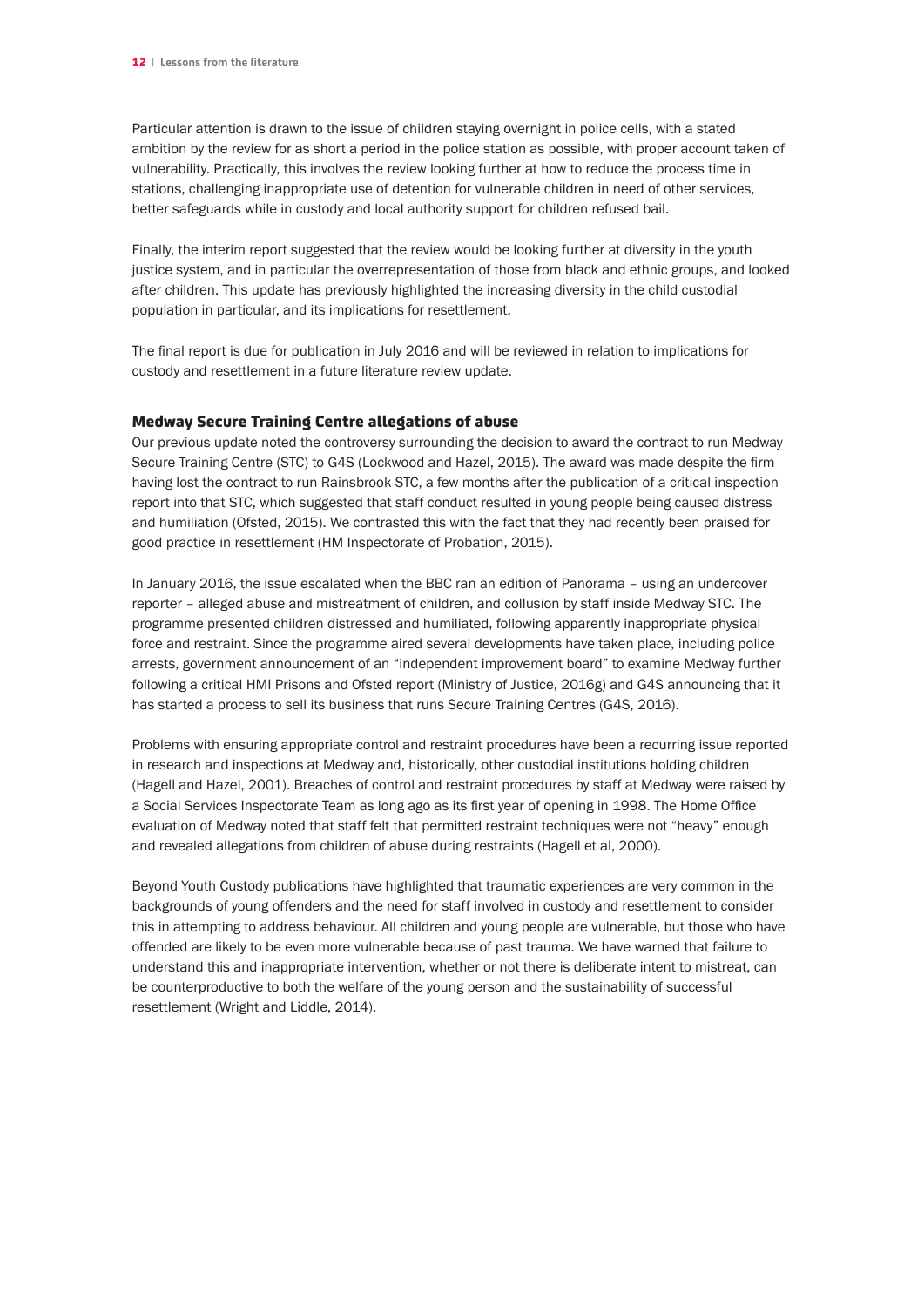### **Research findings**

### Young people's perceptions of experiences in custody

As we noted earlier when considering the changing demographics of the child custodial population, HM Inspectorate of Prisons and the Youth Justice Board have reported findings from their recent surveys of the views of children in custody, taken as part of unannounced inspections (Redmond, 2015). In his Foreword to the report, the then Chief Inspector of Prisons, Nick Hardwick, focused on the minority of children in both STCs and YOIs who described being frightened and unhappy, with almost a third having felt unsafe at some time. A large minority in STCs reported experiencing verbal (39%) and physical (23%) abuse from other children at their centre, and 9% reported feeling threatened by staff.

These findings of children feeling unsafe were complemented by recent Youth Justice Board statistics showing that the number of self-harm incidents has increased across the secure estate. In the year to March 2015, 7.7% of young people in custody self-harmed, which was an increase of 1.1% over the previous year and 2.4% over the year to March 2010. Self- harm incidents were higher for girls and children from White ethnic backgrounds (YJB, 2016a), which again emphasises the importance of considering the implications of diversity.

The report also highlighted that 14% of children in custody would not turn to a member of staff if they had a problem, with 55% drawing on family as the most likely source of support, underlining the need to ensure family involvement where appropriate, as highlighted in recent research (Hazel et al, 2016, In press).

With direct implications for resettlement, only the minority of children in YOIs (41%) recognised that they had a training plan, sentence plan or remand plan. This suggests that the children were not being fully engaged in planning, which echoes previous findings (e.g. HM Inspectorate of Probation, 2015).

### Young women in custody

A recent report published by T2A (Transition to Adulthood) has argued that the intersecting gender and age specific needs of young women in prison are not being met (Allen, 2016). Highlighting information from recent prison inspections, the report suggests that there is a lack of strategy and service for young female adults, with a distinct paucity of young women-specific accredited programmes. In doing so, the report echoed many of the key themes in BYC's research on young women and girls in resettlement (Bateman and Hazel, 2014).

The report notes that young women in prison are a particularly vulnerable group with complex needs. It highlighted that young women in prison "are more likely to suffer from a toxic mix of fear and boredom than older women" (Allen, 2016).Young women in custody are disproportionately likely to have experienced statutory care as a child, recent traumatic events, with ongoing neurological and hormonal development increasing their susceptibility to peer pressure, and impede their ability to cope with prison life (Allen, 2016). Drawing on an article by Gray (2016), this review explores the impact on young people when they enter custody with their traumatic experiences unresolved and the harmful effect this can have on their mental health. Young adult women in prison are more likely to self-harm than other groups; more than a fifth (21%) of self-inflicted deaths were of those aged between 18 and 21. The report called for a strengthening of existing guidance and staff recruitment to enable effective, distinct management of young adult women in prison, and the introduction of a presumption against short prison sentences for non-violent crimes.

### Identifying and supporting traumatised young people in custody

As noted above, a significant proportion of young people serving custodial sentences in England and Wales have experienced trauma. A recent article reports a study which specifically explored the trauma experiences of young men in custody, and considered the support that they had received to resolve their experiences (Gray, 2015).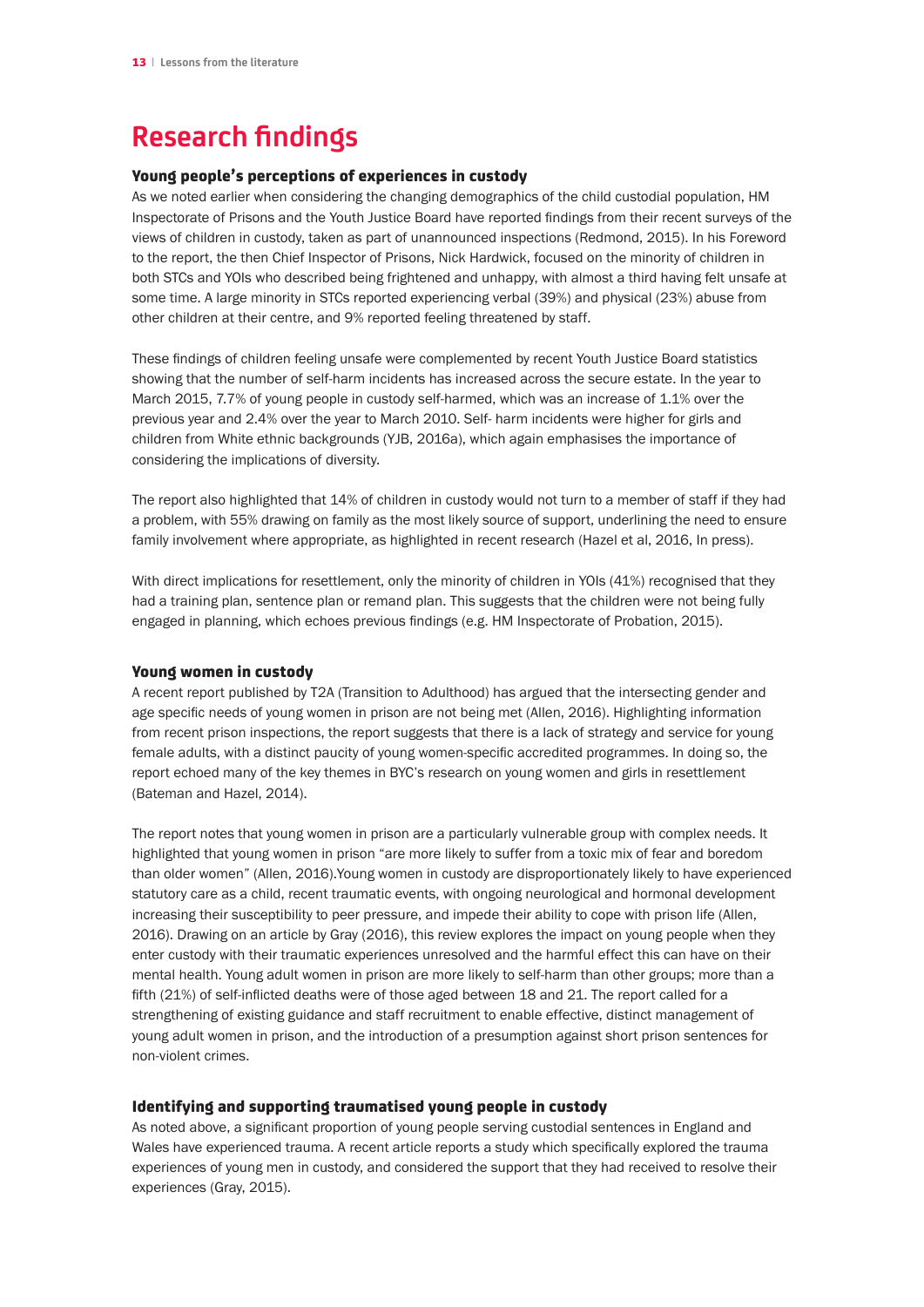The study adopted a narrative methodological approach to collating and analysing the biographies of 20 male children serving custodial sentences in a YOI. Eight boys recounted trauma (defined as either child abuse or the loss of someone important) that had substantial impact on their criminal justice experience.

Gray specifically notes the lack of support prior to custody (either from family and friends or professionals) in helping the young people to come to terms with or resolve their traumatic experiences. Consequently, many of the young people who participated in the study spoke of responding to their experiences through destructive violent behaviour and/or self-destructive substance misuse.

Consistent with previous research, the article highlights the wide range of negative conditions experienced in custody that have exacerbated problems with mental wellbeing. Feelings of powerlessness and helplessness were often confirmed, with many young men talking of feeling uncertain and out of control. With a lack of meaningful activity and periods of isolation while in custody, previous traumatic events were enabled to resurface during custody, intensifying destructive behaviour, including physical aggression to other inmates and staff and damage to physical surroundings.

The article moves on to explore how individuals in custody can be better identified and appropriately supported. The article recognises the limitations of existing tools that comprehensively assess physical, emotional and mental health needs. While the efficacy of some tools are identified, the article suggests that the biggest challenge to fully supporting young people in custody, is building trusting relationships in which they can disclose their vulnerabilities.

#### The parenting and custodial experiences of young offender fathers

The inclusion of families in resettlement work can improve outcomes for young people leaving custody (Hazel et al, 2016, In press). However, an article published as part of a study of young fatherhood notes that young offender fathers are often considered to be a risk for their children, which undermines opportunities to aid rehabilitation and resettlement.

Ludlow and Neale (2016) argue that young men are often considered to be irresponsible and likely to engage in risky behaviour; perceived therefore as a risk to, rather than a resource for, their children (Featherstone, 2013). They go on to suggest that a focus on risk can then have a detrimental impact on familial relationships and undermine their contributions as parents and their potential to forge new paths in life. This comes at a time when young people in custody may be struggling to forge healthy, independent relationships from their family of origin, while also trying to manage relationships with partners and perhaps develop positive bonds with their children.

As recent BYC research has indicated (Hazel et al, 2016, In press), if these familial relationships are cultivated carefully, they can offer opportunities to foster more constructive roles and identity and facilitate a move towards desistance from crime. Becoming a parent (or re-forming relationships with children) can be a key transition in creating a new and positive identity to replace an offender reputation (Meek, 2011). Furthermore, this is an opportunity in resettlement for a substantial minority of young males in custody or offending. Estimates suggest that young male offenders are six times more likely to be fathers than nonoffenders of the same age (Dennison and Lyon, 2001), and that between 25 per cent and 50 per cent of young offenders are fathers or expectant fathers (Meek, 2011; Buston et al., 2012).

Aiming to understand change and shifts in identity, Ludlow and Neale adopted utilising a life course methodology. In listening to the stories of the young men's lives, the researchers identify a redemption script. Becoming a father was considered a reason to modify their previous risk taking behaviour and criminal activity, and was also considered a necessary transition in identity. Drawing on dominant narratives of 'good' parenting, the young men spoke of a desire to 'do good'.

The research acknowledges that these transitions in behavior and identity do not occur easily or necessarily in a linear direction. Professional interventions were considered to make a significant impact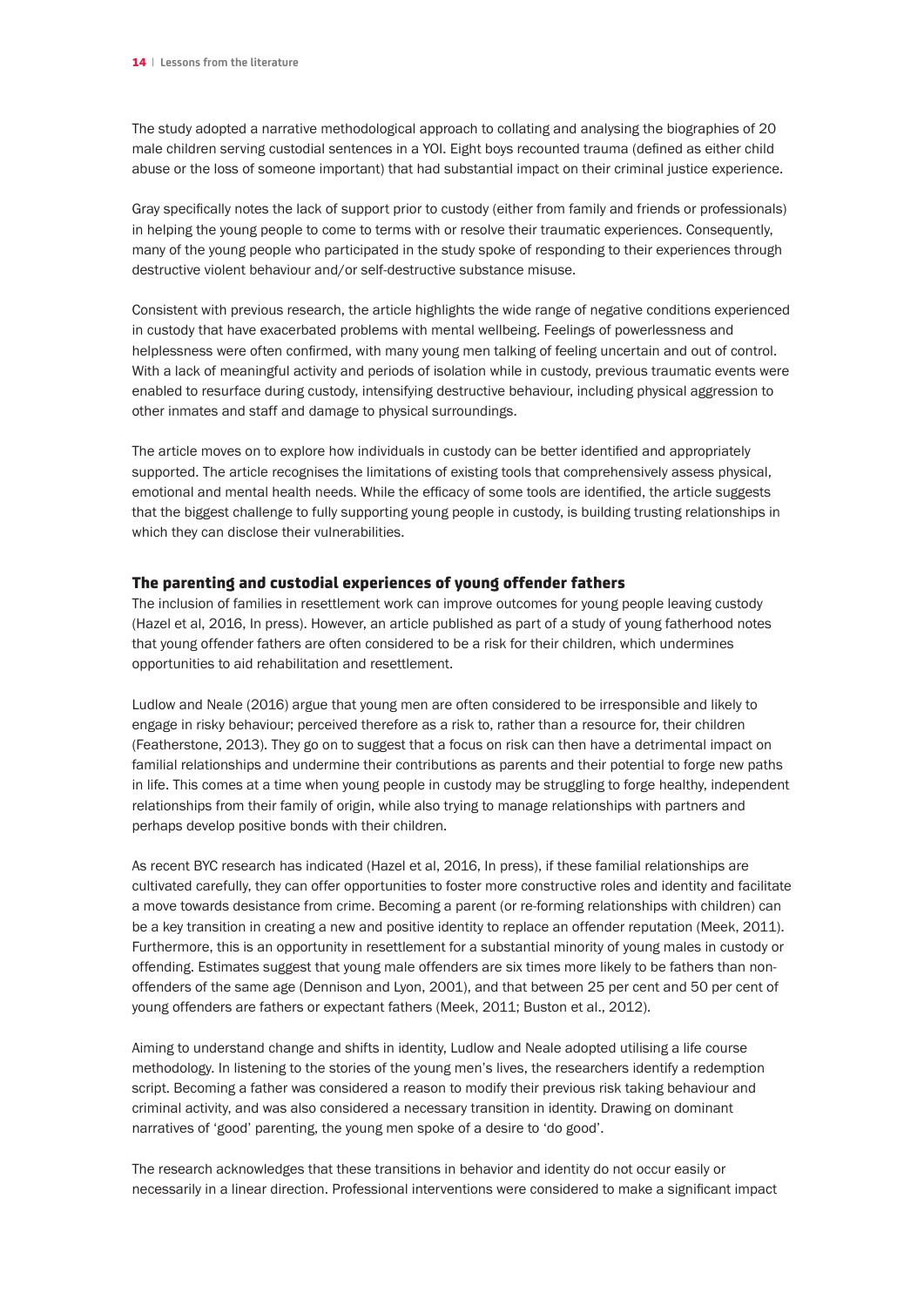on the transitioning identities of young offender fathers, affecting their contact with children while in prison, their skills in becoming a parent and their life chances upon release. Similarly, the role and identity of father was supported and reinforced by their families, particularly from their mothers and the mothers of their children, which provided a strong counterbalance to peer group pressure and a criminal identity. This chimes directly with BYC findings that families can help embed a constructive personal narrative by reinforcing the importance and respect of a young person's role in the family (Hazel et al, 2016, In press).

Despite recognition of the benefits of familial support during custody, many barriers were also cited. Young men indicated that maintaining contact with their children throughout the duration of their sentence was often be impeded by the strict surveillance and lack of privacy and intimacy within the prison environment. Also cited were logistical issues with visitation, such as distance from home, financial implications and the age of their child[ren]'s mother (if under eighteen years of age will need to be accompanied by an adult).

Findings of the research indicate that custody can be utilised for skills training and identity work and that fatherhood programmes support positive identities. Cundy (2015) notes that young fathers are more likely to engage in parenting programmes during custody than after release. However, there is a distinct lack of services tailored to the needs of young fathers and prospective fathers was acknowledged. Increasing challenges to support young fathers in prison arise through cuts to family liaison and social work provision in YOIs.

The caveat was made that while fatherhood was recognised as an incentive to desist, ideals of good parenting and associations with fatherhood and providing could lead some young men to go on to engage in criminal activity as a means of providing for their children. The authors therefore acknowledge that appropriate resettlement services are vital to offer practical support and consolidate and mobilise the fledgling identity as a parent and citizen.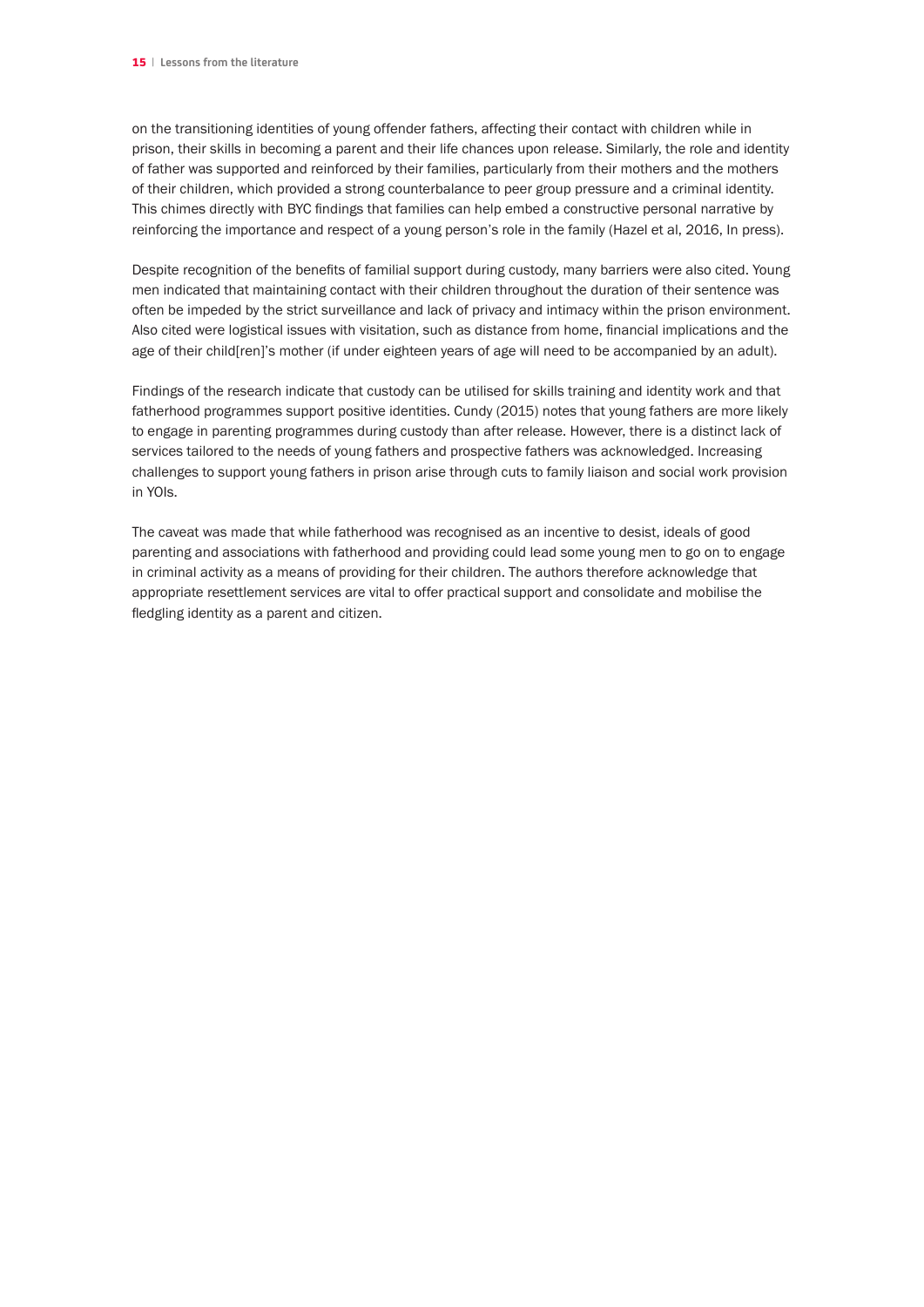### **References**

Allen, R. (2016) *Meeting the needs of young adult women in custody.* London: T2A

Barefoot Research (2015) *Integrated family support in the North East.* Durham: NEPACS [online]

Available at: <[http://www.i-hop.org.uk/ci/fattach/get/7/0/filename/Evaluation+briefing+-+NEPACS+IFS](<http://www.i-hop.org.uk/ci/fattach/get/7/0/filename/Evaluation+briefing+-+NEPACS+IFS>)>

Bateman, T. (2015) *The state of youth justice 2015: An overview of trends and developments*. National Association for Youth Justice. [online] Available at: <http://thenayj.org.uk/wp-content/uploads/2015/10/State-of-Youth-Justice-Oct15.pdf>

Bateman T and Hazel N (2014) *Resettlement of girls and young women*. London: Nacro/Beyond Youth Custody

Bateman, T., and Hazel, N. (2014a) *Resettlement of young people leaving custody: lessons from the literature Update November 2014.* London: Beyond Youth Custody

Bateman, T., and Hazel, N., (2014b) *Youth justice timeline*. London: Beyond Youth Custody/Nacro [online] Available at: [<http://](<http://www.beyondyouthcustody.net/youth-justice-timeline/ >) [www.beyondyouthcustody.net/youth-justice-timeline/ >](<http://www.beyondyouthcustody.net/youth-justice-timeline/ >)

Bateman, T., Hazel, N. and Wright, S. (2013) *Resettlement of young people leaving custody: Lessons from the literature*. London: Beyond Youth Custody/Nacro [online] Available at: [http://www.beyondyouthcustody.net/resources/publications/lessons-from](http://www.beyondyouthcustody.net/resources/publications/lessons-from-the-literature/)[the-literature/](http://www.beyondyouthcustody.net/resources/publications/lessons-from-the-literature/)

BBC Online (2015) Gove: I want to reduce prison numbers in England and Wales 5 November 2015 [online] Available at: < http:// [www.bbc.co.uk/news/uk-34729535>](<http://www.bbc.co.uk/news/uk-34729535>)

Cundy, J. (2015) *Supporting young dads' journeys through fatherhood*. Social Policy and Society, October 2015, pp 1-13

Gentleman (2016) *Gove: I can reform prisons without cutting inmate numbers*, The Guardian, 1 March 2016 [online] Available at: << http://www.theguardian.com/society/2016/mar/01/gove-prison-reform-reducing-inmate-numbers>>

Goodfellow, P., Wilkinson, S., Hazel, N., Bateman, T., Liddle, M., Wright, S., Factor, F. (2015) *Effective resettlement of young people*  London: Nacro/Beyond Youth Custody

Gray, P. (2015) ''I Hate Talking About It': Identifying and Supporting Traumatised Young People in Custody'. *The Howard Journal. Vol 54 No 5*. pp. 434–450

G4S (2016) *G4S to sell its UK Children's Services business,* Press release. [online] Available at:

[<http://www.g4s.com/en/Media%20Centre/News/2016/02/26/G4S%20Sale%20of%20UK%20Childrens%20Services%20](<http://www.g4s.com/en/Media%20Centre/News/2016/02/26/G4S%20Sale%20of%20UK%20Childrens%20Services%20business/>) [business/>](<http://www.g4s.com/en/Media%20Centre/News/2016/02/26/G4S%20Sale%20of%20UK%20Childrens%20Services%20business/>)

Hagell, A., and Hazel, N. (2001) 'Macro and micro patterns in the development of secure custodial institutions for serious and persistent young offenders in England and Wales'. *Youth Justice 1,* 1, 3-16

Hagell, A., Hazel, N., and Shaw, C. (2000) Evaluation of Medway Secure Training Centre. *Home Office Occasional Paper*. London: Home Office Research

Hazel, N. (2008) *Cross-national comparison of youth justice systems.* London: Youth Justice Board

Hazel, N., and Bateman, T. (2015) *Young people's stress after release from custody.* London: Beyond Youth Custody/Nacro

Hazel, N., and Liddle, M. (2012) *Resettlement in England and Wales: Key policy and practice messages from research*. London: Youth Justice Board

Hazel, N., Liddle, M. and Gordon, F. (2010) *Evaluation of RESET: a major resettlement programme for young offenders.* London: Rainer

Hazel, N., Wright, S., Liddle, M., Renshaw, J. and Gray, P. (2013) *Evaluation of the North West Resettlement Consortium: Final Report.* London: Ministry of Justice

Hazel, N., Wright, S., Lockwood, K., McAter, L., Francis, V. and Goodfellow, P. (2016, In press) *The role of the family in resettlement: A practitioner's guide.* London: Nacro/Beyond Youth Custody

HM Inspectorate of Probation (2015) *Joint thematic inspection of resettlement services to children by Youth Offending Teams and partner agencies.* London: HMIP

Ladlow, L. and Neale, B. (2016). 'Parenting – Risk, Resource, Redemption? The Parenting and Custodial Experiences of Young Offender Fathers'. *Social Policy and Society,* Vol.15. Issue 01, pp 113-127

Little, R. (2015) 'Putting education at the heart of custody? The view of children on education in a young offender institution'. *British Journal of Community Justice* Vol. 13(2): pp27-46

Lockwood, K. and Hazel, N. (2015) *Resettlement of young people leaving custody: lessons from the literature Update October 2015*. London: Nacro/Beyond Youth Custody

Lockwood, K. and Hazel, N. (2015a) *Resettlement of young people leaving custody: lessons from the literature Update July 2015.*  London: Beyond Youth Custody

Lockyer, K. (2013) *Future Prisons: A radical plan to reform the prison estate*. London: Policy Exchange

May, C., Sharma, N. and Stewart, D. (2008) 'Factors linked to reoffending: a one-year follow-up of prisoners who took part in the Resettlement Surveys 2001, 2003 and 2004', *Ministry of Justice Research Summary 5*. London: Ministry of Justice

Meek, R. (2011) 'The possible selves of young fathers in prison'. *Journal of Adolescence,* Volume 34, Issue 5

Ministry of Justice (2013) *Offender management statistics quarterly, January-March 2013, Prison population tables London: Ministry of Justice* [online] Available at: [<https://www.gov.uk/government/uploads/system/uploads/attachment\\_data/](<https://www.gov.uk/government/uploads/system/uploads/attachment_data/file/225200/prison-population-q1-2013.xls>) [file/225200/prison-population-q1-2013.xls>](<https://www.gov.uk/government/uploads/system/uploads/attachment_data/file/225200/prison-population-q1-2013.xls>)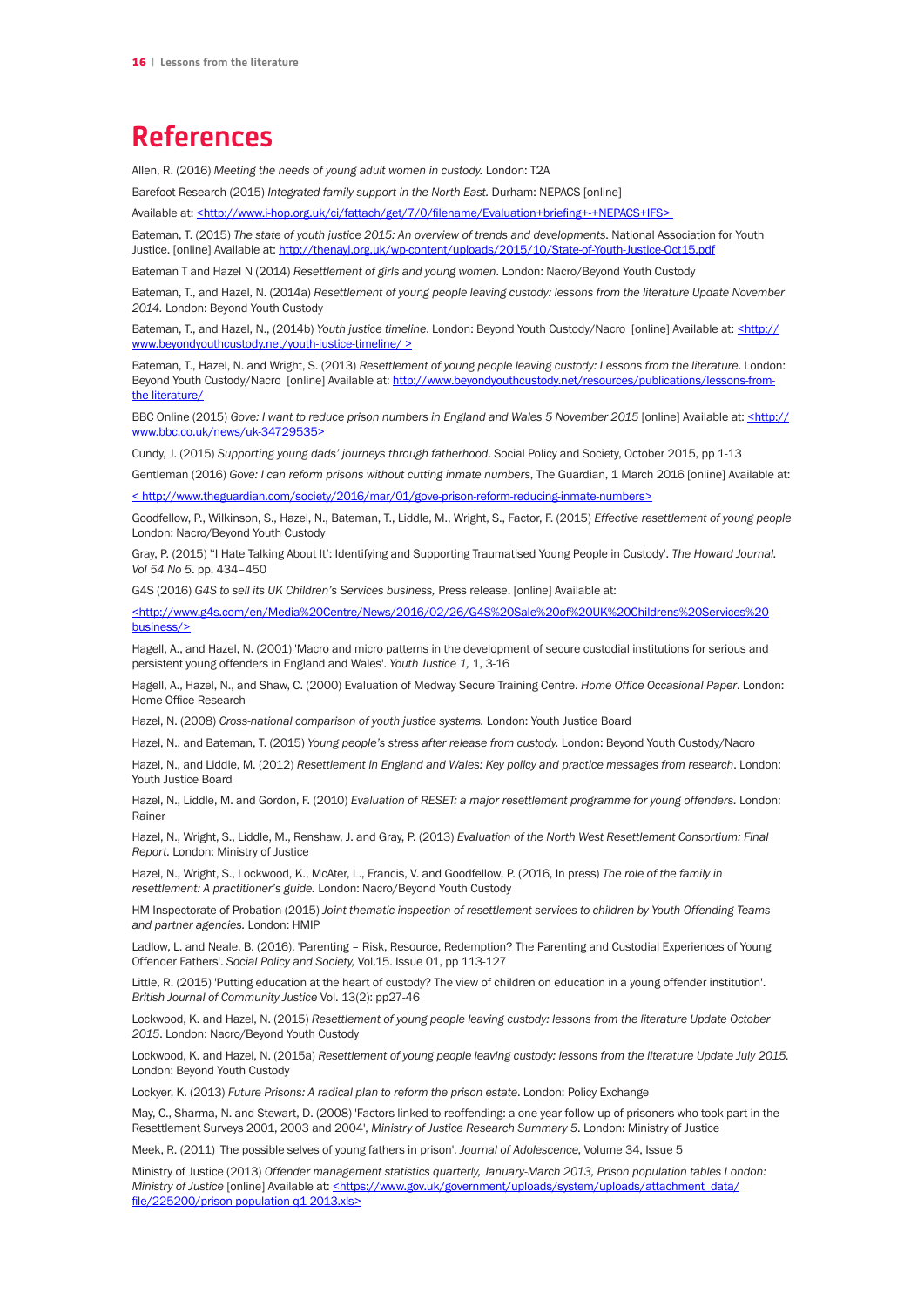Ministry of Justice (2014) *Prison Population Projections 2014-2020 England and Wales.* London: Ministry of Justice. [online] Available at: [<https://www.gov.uk/government/uploads/system/uploads/attachment\\_data/file/380586/prison-population](<https://www.gov.uk/government/uploads/system/uploads/attachment_data/file/380586/prison-population-projections-2014-2020.pdf>)[projections-2014-2020.pdf>](<https://www.gov.uk/government/uploads/system/uploads/attachment_data/file/380586/prison-population-projections-2014-2020.pdf>)

Ministry of Justice (2014a) *Offender Management Statistics Quarterly Bulletin England and Wales*: Quarterly – January to March 2014; Prison population Q2 2014. London: Ministry of Justice

Ministry of Justice (2015) *Population bulletin: weekly 4 December 2015*. London: Ministry of Justice [online]. Available at: [<https://www.gov.uk/government/uploads/system/uploads/attachment\\_data/file/484540/prison-population-11](<https://www.gov.uk/government/uploads/system/uploads/attachment_data/file/484540/prison-population-11-december-2015.xls>) december-2015.xls>

Ministry of Justice (2015a) *Prison Population Projections 2015-2021 England and Wales*. London: Ministry of Justice. [online] Available at: [<https://www.gov.uk/government/uploads/system/uploads/attachment\\_data/file/480031/prison-population](<https://www.gov.uk/government/uploads/system/uploads/attachment_data/file/480031/prison-population-projections-2015-2021.pdf>)[projections-2015-2021.pdf>](<https://www.gov.uk/government/uploads/system/uploads/attachment_data/file/480031/prison-population-projections-2015-2021.pdf>)

Ministry of Justice (2015b) *Prison building revolution announced by Chancellor and Justice Secretary Ministry of Justice Press*  release, 9th November 2015 [online] Available at: [<https://www.gov.uk/government/news/prison-building-revolution-announced](<https://www.gov.uk/government/news/prison-building-revolution-announced-by-chancellor-and-justice-secretary>)[by-chancellor-and-justice-secretary>](<https://www.gov.uk/government/news/prison-building-revolution-announced-by-chancellor-and-justice-secretary>)

Ministry of Justice (2015c) *Prisons announcement Written Ministerial statement made by the Lord Chancellor and Secretary of*  State for Justice, Michael Gove, 25th November 2015 [online] Available at: [<https://www.gov.uk/government/speeches/prisons](<https://www.gov.uk/government/speeches/prisons-announcement>)[announcement>](<https://www.gov.uk/government/speeches/prisons-announcement>)

Ministry of Justice (2015d) *Prison population: 31 March 2015 London: Ministry of Justice*. Available at [https://www.gov.uk/](https://www.gov.uk/government/uploads/system/uploads/attachment_data/file/424896/prison-population-q1-2015. xlsx)) [government/uploads/system/uploads/attachment\\_data/file/424896/prison-population-q1-2015. xlsx\)](https://www.gov.uk/government/uploads/system/uploads/attachment_data/file/424896/prison-population-q1-2015. xlsx))

Ministry of Justice (2016) *Review of the youth justice system: an interim report of emerging findings.* London: Ministry of Justice. [online] Available at: [<https://www.gov.uk/government/uploads/system/uploads/attachment\\_data/file/498736/youth-justice](<https://www.gov.uk/government/uploads/system/uploads/attachment_data/file/498736/youth-justice-review.pdf>)[review.pdf>](<https://www.gov.uk/government/uploads/system/uploads/attachment_data/file/498736/youth-justice-review.pdf>)

Ministry of Justice (2016a) *Announcement of a review into youth justice.* London: Ministry of Justice. [online] Available at: <<https://www.gov.uk/government/speeches/youth-justice>>

Ministry of Justice (2016b) *Population bulletin: weekly 4 March 2016.* London: Ministry of Justice [online]. Available at: [<https://](<https://www.gov.uk/government/uploads/system/uploads/attachment_data/file/505306/prison-population-4-march-2016.xls>) www.gov.uk/government/uploads/system/uploads/attachment\_data/file/505306/prison-population-4-march-2016.xls>

Ministry of Justice (2016c) *Population bulletin: weekly 26 February 2016*. London: Ministry of Justice [online]. Available at: [<https://www.gov.uk/government/uploads/system/uploads/attachment\\_data/file/503538/prison-population-26](<https://www.gov.uk/government/uploads/system/uploads/attachment_data/file/503538/prison-population-26-february-2016.xls>) [february-2016.xls>](<https://www.gov.uk/government/uploads/system/uploads/attachment_data/file/503538/prison-population-26-february-2016.xls>)

Ministry of Justice (2016d) *Proven re-offending tables. April 2013 to March 2014,* England and Wales. London: Ministry of Justice [online]. Available at: [<https://www.gov.uk/government/uploads/system/uploads/attachment\\_data/file/495637/proven](<https://www.gov.uk/government/uploads/system/uploads/attachment_data/file/495637/proven-reoffending-apr13-mar14-tables.xlsx>)[reoffending-apr13-mar14-tables.xlsx>](<https://www.gov.uk/government/uploads/system/uploads/attachment_data/file/495637/proven-reoffending-apr13-mar14-tables.xlsx>)

Ministry of Justice (2016e) *Offender Management Statistics Bulletin, England and Wales Quarterly July to September 2015.*  London: Ministry of Justice [online]. Available at: [<https://www.gov.uk/government/uploads/system/uploads/attachment\\_data/](<https://www.gov.uk/government/uploads/system/uploads/attachment_data/file/495321/offender-management-statistics-quarterly-bulletin-jul-sep-2015.pdf>) [file/495321/offender-management-statistics-quarterly-bulletin-jul-sep-2015.pdf>](<https://www.gov.uk/government/uploads/system/uploads/attachment_data/file/495321/offender-management-statistics-quarterly-bulletin-jul-sep-2015.pdf>)

Ministry of Justice (2016f) Prison population: 31 December 2015. London: Ministry of Justice [online]. Available at: [<https://](<https://www.gov.uk/government/uploads/system/uploads/attachment_data/file/495322/prison-population-31-december-2015.xlsx>) [www.gov.uk/government/uploads/system/uploads/attachment\\_data/file/495322/prison-population-31-december-2015.xlsx>](<https://www.gov.uk/government/uploads/system/uploads/attachment_data/file/495322/prison-population-31-december-2015.xlsx>)

Ministry of Justice (2016g) *Youth announcement Written Ministerial Statement made by the Lord Chancellor and Secretary of*  State for Justice, Michael Gove. London: Ministry of Justice [online]. [Available at: <https://www.gov.uk/government/speeches/](Available at: <https://www.gov.uk/government/speeches/youth-announcement>) [youth-announcement>](Available at: <https://www.gov.uk/government/speeches/youth-announcement>)

Morris J (2015) 'Holloway Prison closure: Jeremy Corbyn worried about family visits', *Islington Gazette* [online] Available at: [<http://www.islingtongazette.co.uk/news/crime-court/holloway\\_prison\\_closure\\_jeremy\\_corbyn\\_worried\\_about\\_family\\_](<http://www.islingtongazette.co.uk/news/crime-court/holloway_prison_closure_jeremy_corbyn_worried_about_family_visits_1_4335639>) [visits\\_1\\_4335639>](<http://www.islingtongazette.co.uk/news/crime-court/holloway_prison_closure_jeremy_corbyn_worried_about_family_visits_1_4335639>)

Ofsted (2015) Inspection of Rainsbrook Secure Training Centre: February 2015. London: Ofsted [online] Available at: < http:// [reports.ofsted.gov.uk/sites/default/files/documents/secure-training-centre-reports/rainsbrook/Rainsbrook%20STC%20](<http:// reports.ofsted.gov.uk/sites/default/files/documents/secure-training-centre-reports/rainsbrook/Rainsbrook%20STC%20 Ofsted%20report%20February%202015%20%28PDF%29.pdf>)  [Ofsted%20report%20February%202015%20%28PDF%29.pdf>](<http:// reports.ofsted.gov.uk/sites/default/files/documents/secure-training-centre-reports/rainsbrook/Rainsbrook%20STC%20 Ofsted%20report%20February%202015%20%28PDF%29.pdf>)

Pickford, J. and Dugmore, P. (2012) *Youth Justice and Social Work,* 2nd edition. London, Sage/Learning Matters

Redmond A (2015) *Children in custody 2014-15*. London: HM Inspectorate of Prisons/Youth Justice Board [online]. Available at: [<https://www.justiceinspectorates.gov.uk/hmiprisons/wp-content/uploads/sites/4/2015/12/HMIP\\_CP\\_-Children-in-custody-](<https://www.justiceinspectorates.gov.uk/hmiprisons/wp-content/uploads/sites/4/2015/12/HMIP_CP_-Children-in-custody-2014-15-FINAL-web-AW.pdf>)[2014-15-FINAL-web-AW.pdf>](<https://www.justiceinspectorates.gov.uk/hmiprisons/wp-content/uploads/sites/4/2015/12/HMIP_CP_-Children-in-custody-2014-15-FINAL-web-AW.pdf>)

Taylor, C. (2016) *Taylor review of the of the youth justice system: An interim report of emerging findings*. London: Ministry of Justice [online]. Available at: [<https://www.gov.uk/government/uploads/system/uploads/attachment\\_data/file/498736/youth](<https://www.gov.uk/government/uploads/system/uploads/attachment_data/file/498736/youth-justice-review.pdf>)iustice-review.pdf>

Wright, S. and Liddle, M. (2014) *Young offenders and trauma: Experience and impact*. London: Nacro/Beyond Youth Custody [online] Available at: [<http://www.beyondyouthcustody.net/wp-content/uploads/BYC-Trauma-experience-and-impact](<http://www.beyondyouthcustody.net/wp-content/uploads/BYC-Trauma-experience-and-impact-practitioners-guide.pdf>)[practitioners-guide.pdf>](<http://www.beyondyouthcustody.net/wp-content/uploads/BYC-Trauma-experience-and-impact-practitioners-guide.pdf>)

Wright, S., McAteer, L. and Francis, V. (2015) *Recognising diversity in resettlement.* London: Nacro/Beyond Youth Custody

Youth Justice Board (2016) *Youth custody report: January 2016*. London: Ministry of Justice [online] Available at: < https://www. [gov.uk/government/uploads/system/uploads/attachment\\_data/file/506634/youth-custody-report-january-2016.xls>](<https://www.gov.uk/government/uploads/system/uploads/attachment_data/file/506634/youth-custody-report-january-2016.xls>)

Youth Justice Board (2016a) *Youth Justice Statistics 2014/15 England and Wales.* London: Youth Justice Board/Ministry of Justice [online] Available at: [<https://www.gov.uk/government/uploads/system/uploads/attachment\\_data/file/495708/youth](<https://www.gov.uk/government/uploads/system/uploads/attachment_data/file/495708/youth-justice-statistics-2014-to-2015.pdf>)[justice-statistics-2014-to-2015.pdf>](<https://www.gov.uk/government/uploads/system/uploads/attachment_data/file/495708/youth-justice-statistics-2014-to-2015.pdf>)